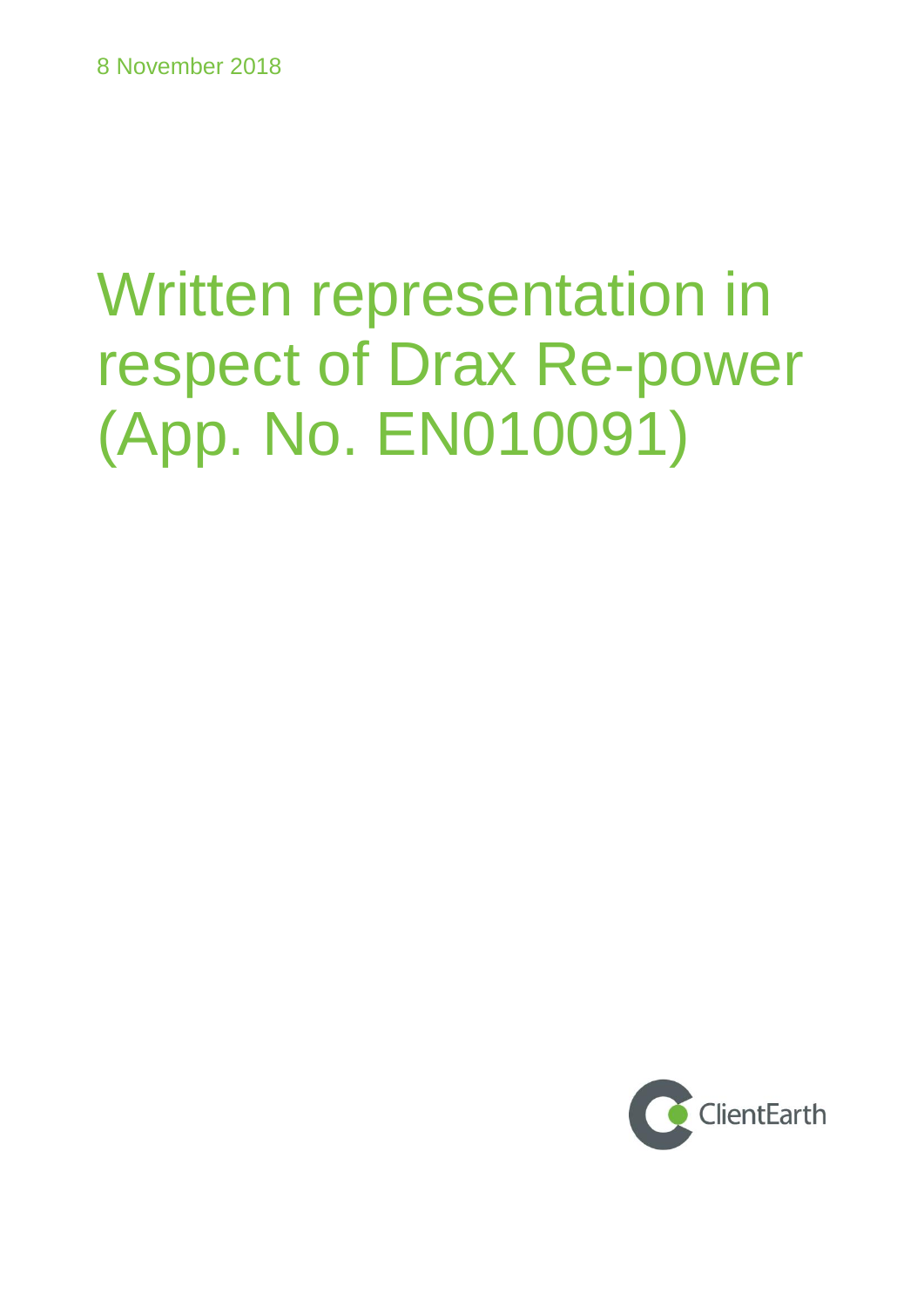

# **Contents**

| The lack of any public benefit resulting from the Proposed Development 13                          |  |
|----------------------------------------------------------------------------------------------------|--|
| The significant adverse impacts resulting from the Proposed Development 14                         |  |
| Carbon lock-in risk – why allowing this high-carbon infrastructure to be built increases the costs |  |
| It is not possible to rely on other regulation to prevent the Proposed Development's risks and     |  |
| The Proposed Development should not be granted development consent whether under the               |  |
|                                                                                                    |  |
|                                                                                                    |  |
|                                                                                                    |  |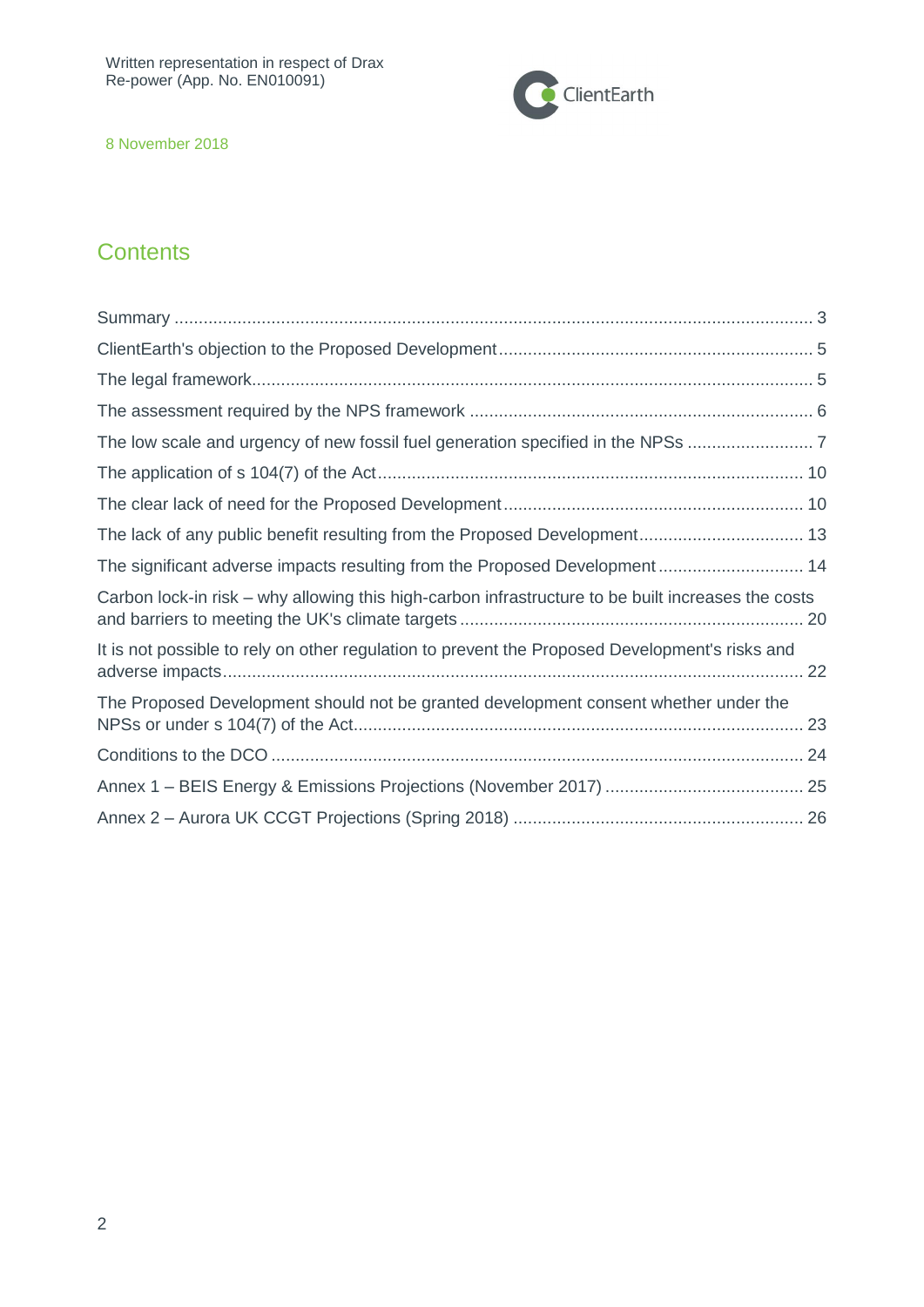

## <span id="page-2-0"></span>**Summary**

- 1. This written representation is made by ClientEarth<sup>1</sup>, with the support of Sandbag<sup>2</sup>, in respect of the application by Drax Power Ltd (the Applicant) to modify two of the coal-fired generating units at Drax Power Station to become gas-powered generating plant operating combined cycle gas turbines (CCGT) (App. No. EN010091).
- 2. A summary<sup>3</sup> of ClientEarth's written representation is provided below and introduces the more detailed discussion that follows:
	- a. **ClientEarth objects to the Proposed Development in principle and disagrees with the Applicant that the Proposed Development's balance of public benefits and adverse impacts meets the relevant tests under the applicable legal framework:** This is primarily due to:
		- i. the lack of need for the Proposed Development, and
		- ii. the significant adverse impacts that would occur if the Proposed Development is built, including its major adverse climate impact or alternatively the risk of it becoming redundant infrastructure.
	- b. **The application of s 104 of the Planning Act 2008 and the National Policy Statement (NPS) framework in the present case:** The requirement in the NPS framework to give substantial weight to anticipated actual contributions to need is of no practical effect in the present case given the lack of need for the Proposed Development as explained below. Nonetheless, if the Examining Authority or the Secretary of State (SoS) assesses – contrary to our arguments – that there is a material need for the Proposed Development, this must still be balanced on an unweighted basis against the Proposed Development's adverse impacts under s 104(7) of the Act. If the adverse impacts outweigh the benefits to the public, consent should be refused, irrespective of the assessment under the NPS framework.
	- c. **There is no need for the Proposed Development:** Current Department of Business, Energy and Industrial Strategy (BEIS) projections show that there is no

<sup>&</sup>lt;sup>1</sup> Interested Party reference: 20011838. [ClientEarth](https://www.clientearth.org/) is an environmental law charity with offices in London, Brussels, Berlin, Warsaw, Beijing and New York (registered in England and Wales, Charity Registration No. 1053988. Company Registration No. 2863827).

<sup>&</sup>lt;sup>2</sup> [Sandbag](https://sandbag.org.uk/) is a not-for-profit climate change policy think tank based in Brussels and London (registered as a Community Interest Company in England and Wales: Company No. 6714443).

<sup>&</sup>lt;sup>3</sup> In accordance with the Inspectorate's letter dated 11 October 2018, this summary is under 10% of the length of the original text (at approx. 650 words).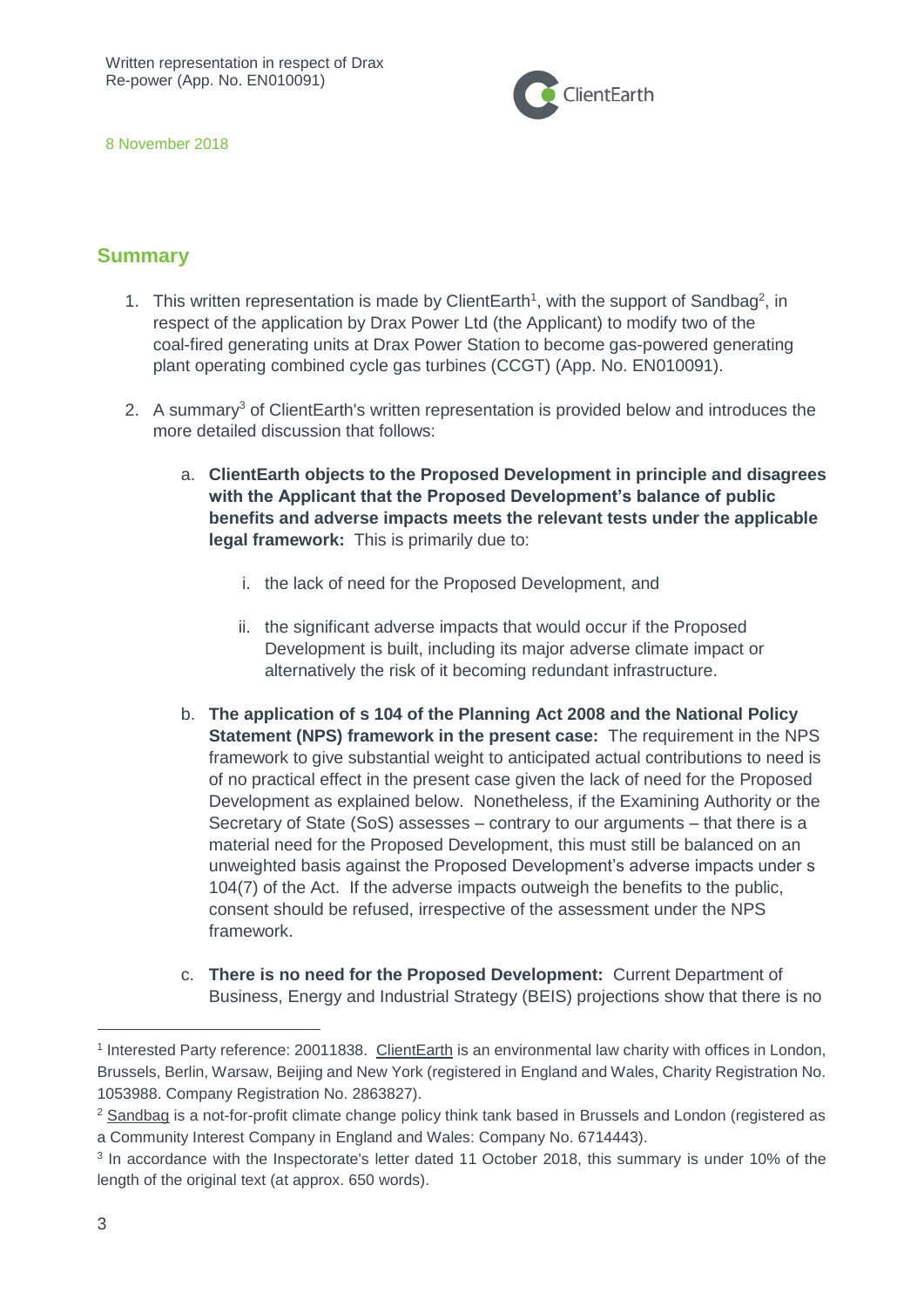

need for further gas generation given the amount of gas generation capacity that has already received development consent. BEIS's forecasts are supported by analysis from energy and climate policy experts Sandbag (among others) who find – on the basis of current government data and forecasts – that the UK does not need *any* new-build large gas power capacity to achieve energy security.

- d. **The Proposed Development does not present any other significant benefits to the public:** The Proposed Development will either be redundant infrastructure (a stranded asset) or displace capacity provided by other infrastructure, be it other gas capacity or renewable energy capacity. The overall benefit to the public in terms of security of supply or employment (*before netting against adverse impacts*) can therefore be expected to be at best marginal and possibly non-existent.
- e. **The Proposed Development will have substantial adverse impacts:** On the other hand, the adverse impacts caused by the Proposed Development are various and significant, as acknowledged in the Applicant's Environmental Statement.
	- i. In the event that the Proposed Development is constructed but *not used* to any significant extent – or is used and *displaces existing gas fired capacity* – the development's adverse impacts include: (i) biodiversity loss; (ii) noise and vibration; (iii) increased local traffic and transport disruption; and (iv) public subsidy / decommissioning cost risk.
	- ii. In the event that the Proposed Development *is used* to a significant extent – and *displaces low-carbon energy capacity* – a primary adverse impact (in addition to (i)-(iii) above) is a major increase in greenhouse gas emissions resulting from operation of the Proposed Development. Such emissions would significantly undermine the UK's ability to meet its obligations under the Climate Change Act 2008 and the Paris Agreement 2015. This impact is described by the Applicant as remaining "major, permanent, direct and long term" after mitigation.
- f. **The Proposed Development risks creating carbon lock-in effects:** Allowing long-term high-carbon infrastructure such as the Proposed Development to be built risks making the UK's future decarbonisation significantly more difficult and expensive. NPS EN-1 specifically warns against this risk in the strongest terms.
- g. **It is the proper and exclusive role of the planning system to regulate the substantial adverse impacts identified:** Refusing planning consent is the only effective means of avoiding the risks and adverse impacts identified above.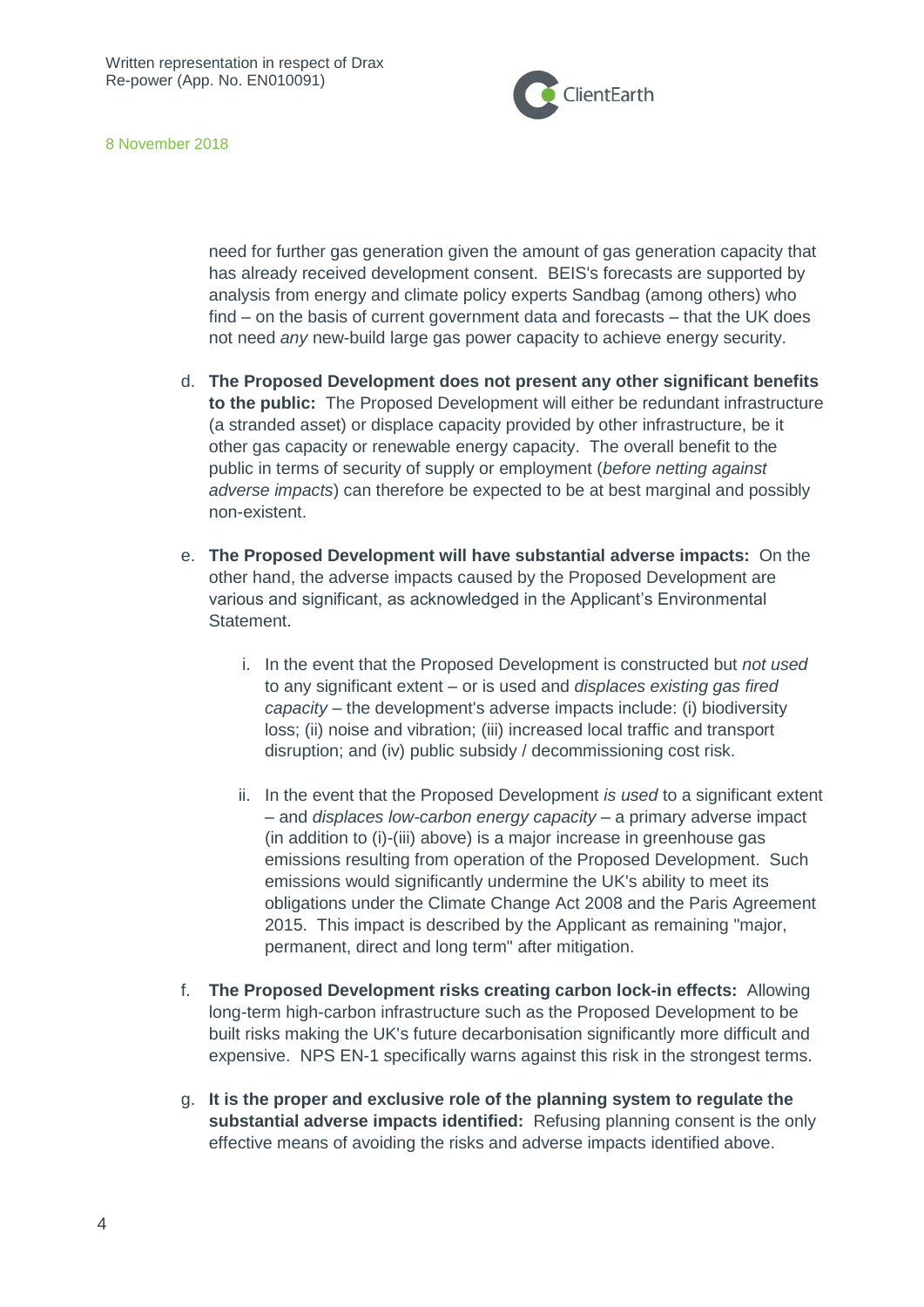

h. **Conditions:** If – contrary to our arguments – the Examining Authority is minded to recommend approval of the granting of development consent, we propose that the draft Development Consent Order (dDCO) be amended to include a carbon capture and storage (CCS) condition designed to mitigate the Proposed Development's major climate impacts and redundant infrastructure risks.

#### <span id="page-4-0"></span>**ClientEarth's objection to the Proposed Development**

- 3. ClientEarth objects to the Proposed Development in principle and disagrees with the Applicant that the Proposed Development's balance of public benefits and adverse impacts meets the relevant tests under the applicable legal framework.
- 4. As set out in more detail below, ClientEarth's objection to the application is primarily due to:
	- a. the lack of need for the Proposed Development; and
	- b. the significant adverse impacts that would occur if the Proposed Development is built, including its major adverse climate impact or alternatively the risk of it becoming redundant infrastructure.

#### <span id="page-4-1"></span>**The legal framework**

- 5. Section 104(3) of the Planning Act 2008 requires the SoS to decide this application for development consent in accordance with the relevant NPSs, unless and to the extent that any of the exceptions under ss 104(4) to (8) apply.
- 6. Section 104(7) requires that "if the SoS is satisfied that the adverse impact of the proposed development would outweigh its benefits", then that analysis takes precedence over the terms of the relevant NPSs. As the Examining Authority will be aware, it is the statutory scheme rather than the NPS framework that governs the powers and duties of the SoS.
- 7. The existence of s 104(7) (and the other exceptions under s 104) also recognises that the terms of the NPSs cannot be expected to take account of or anticipate all circumstances and developments that occur after their adoption. Indeed, the energy NPSs are expressly based on "a planning horizon of 2025", <sup>4</sup> while the Applicant assumes that the Proposed Development will operate until at least 2050, with Unit Y commencing operation in 2028. 5

<sup>4</sup> EN-1, para 3.3.16.

<sup>5</sup> Environmental Statement, Vol. 1, para 15.4.5 and Table 15-3.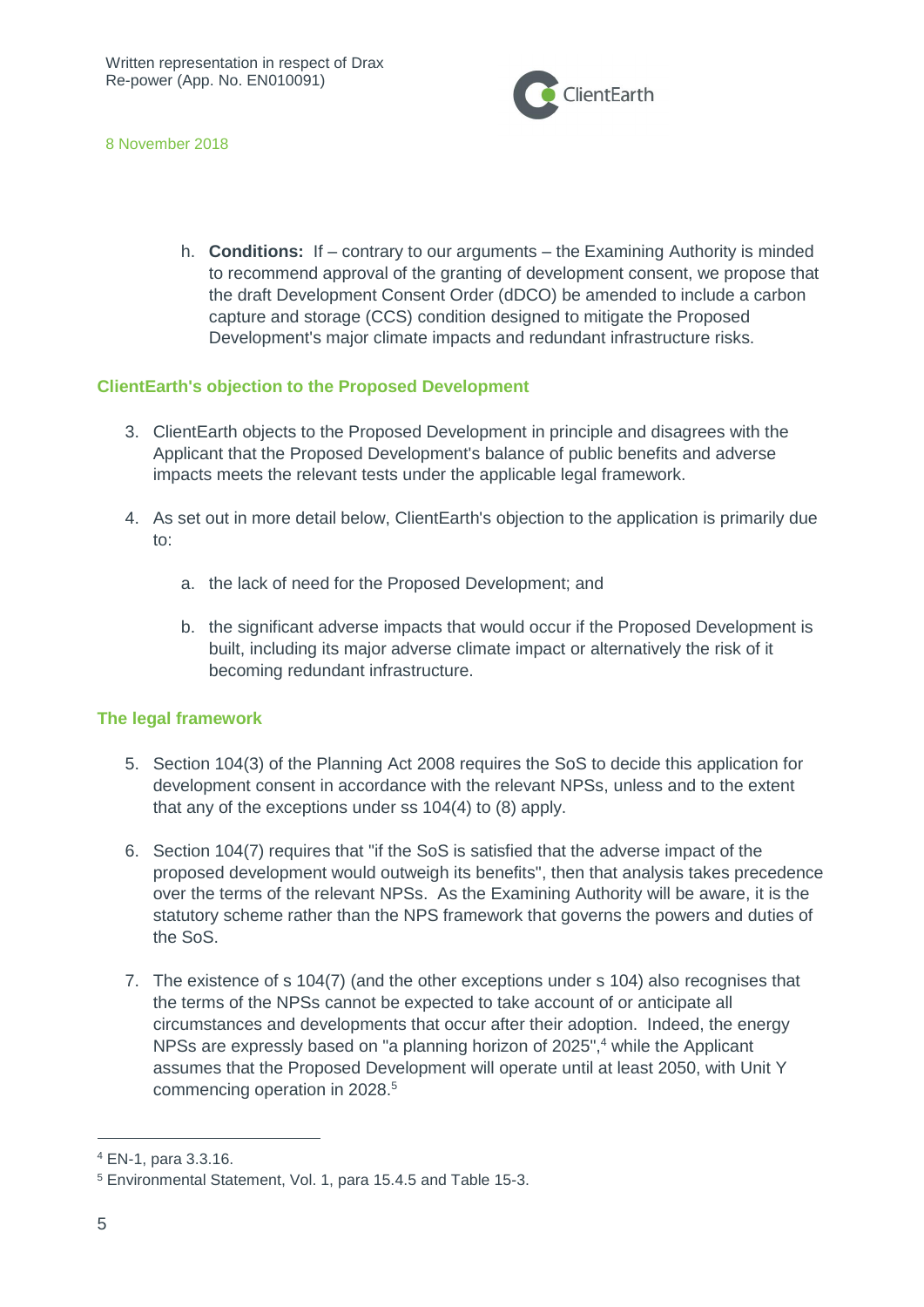

- 8. The NPSs of primary and direct relevance to the Proposed Development are EN-1 (the Overarching NPS for Energy) and EN-2 (the Fossil Fuel and Electricity Generating Infrastructure NPS).
- 9. While there is a presumption in favour of granting consent under the NPSs, that presumption is subject to compliance with the other NPS policies.<sup>6</sup> Moreover, there is no such presumption in the application of the exceptions under s 104 of the Act.

## <span id="page-5-0"></span>**The assessment required by the NPS framework**

- 10. EN-1 requires that the SoS (i) take into account "the scale and urgency" of each technology's need as set out in  $EN-1$ ,<sup>7</sup> and (ii) attribute weight to considerations of need "proportionate to the *anticipated extent* of a project's *actual contribution* to satisfying the need for a particular type of infrastructure". <sup>8</sup> EN-1 also requires that the SoS take into account a project's "potential adverse impacts, *including any long-term and cumulative adverse impacts*".<sup>9</sup>
- 11. EN-2 reiterates the general requirements of EN-1 and emphasises the non-exhaustive nature of the impacts specified in the NPSs, with applicants being required to assess "*all* likely significant effects of their proposals" and the SoS being required in turn to consider "any impacts" that are "relevant and important".<sup>10</sup> In this connection, we note that the Applicant describes the Climate Change Act 2008 and the Paris Agreement 2015 as being "of particular relevance to the Proposed Scheme".<sup>11</sup>
- 12. EN-1 explains (i) that "the Government does not consider it appropriate for planning policy to set targets for or limits on different technologies",<sup>12</sup> (ii) that "the [SoS] does not need … to assess individual applications in terms of carbon emissions against carbon budgets", <sup>13</sup> and (iii) that "[i]t is not the [SoS]'s role to deliver specific amounts of generating capacity for each technology type."<sup>14</sup> However, none of these statements in EN-1 prevents the SoS (or the Examining Authority) from taking into account the carbon emissions of a proposed development and the development's cumulative impacts in the

<sup>6</sup> EN-1, para 4.1.2.

<sup>7</sup> EN-1, para 3.1.3.

<sup>8</sup> EN-1, para 3.2.3 (our emphasis).

<sup>9</sup> EN-1, para 4.1.3 (our emphasis). See also EN-1, paras 1.7.3, 4.2.5 and 4.2.6.

 $10$  EN-2, para 2.4.2 (our emphasis).

<sup>11</sup> Planning Statement, para 4.3.2.

<sup>12</sup> EN-1, para 3.1.2.

<sup>13</sup> EN-1, para 5.2.2.

<sup>14</sup> EN-1, para 3.3.24.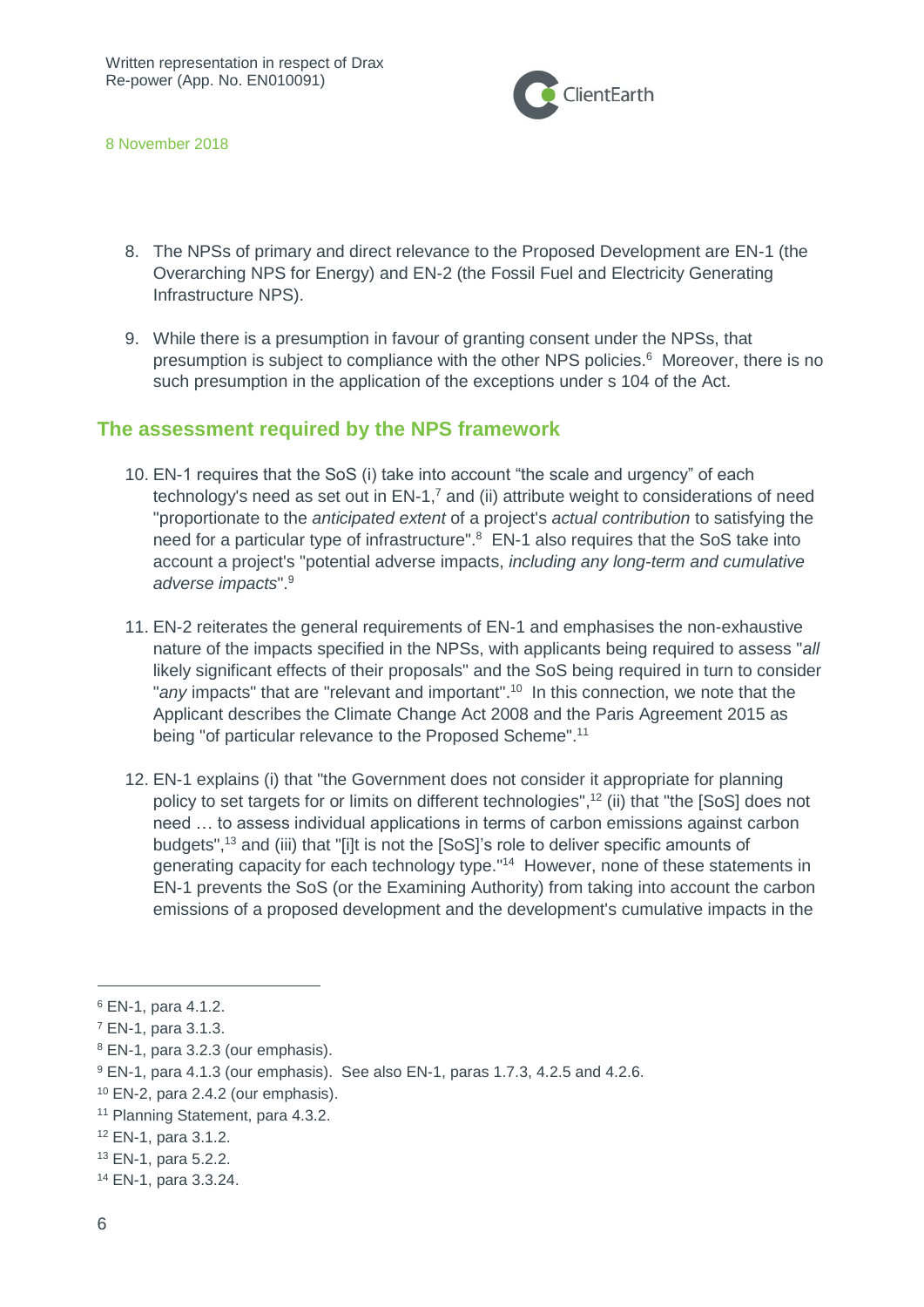

context of wider energy and climate policy (as required by the NPS framework and under EIA regulations as explained further below<sup>15</sup>):

- a. The first statement simply confirms that planning *policy* such as EN-1 does not set fixed targets or limits on different technologies (allowing the decision maker to assess the need for a proposed development against current developments).
- b. The second statement simply confirms that the SoS and the Examining Authority are not *required* to assess an individual project's compliance with carbon budgets (the planning system not being formally responsible for delivering or enforcing compliance with carbon budgets), but it does not follow that they cannot take a development's carbon emissions into account as an adverse impact.
- c. The third statement simply confirms that it is not the SoS's role in deciding whether to grant development consent to "deliver" a certain amount of capacity – as the bringing forward of capacity by operators is out if its control and influenced instead by economic instruments such as the Electricity Market Reform project – but again, this does not alter or affect the SoS's central obligation under EN-1 to assess the "anticipated extent" of a proposed development's "actual contribution" to satisfying need.
- 13. In view of the above, the approach to decision-making required by the NPS framework can be summarised as follows: the SoS must place substantial weight on the anticipated actual need for a project (taking into account the scale and urgency of the need for the particular type of infrastructure described in the NPSs), while balancing this against any adverse impacts.

# <span id="page-6-0"></span>**The low scale and urgency of new fossil fuel generation specified in the NPSs**

14. On the question of scale and urgency, EN-1 refers to the need for only "some" new fossil fuel generation,<sup>16</sup> and – in contrast to renewable energy<sup>17</sup> and CCS infrastructure<sup>18</sup> – the need for unabated fossil fuel generation is not specified as urgent. The Applicant's Environmental Statement reflects this when it describes a key objective of EN-1 being

<sup>15</sup> See paras 37-38 below.

<sup>16</sup> EN-1, paras 2.2.23 and 3.6.3.

<sup>17</sup> EN-1, para 3.4.5.

<sup>18</sup> EN-1, para 3.6.8.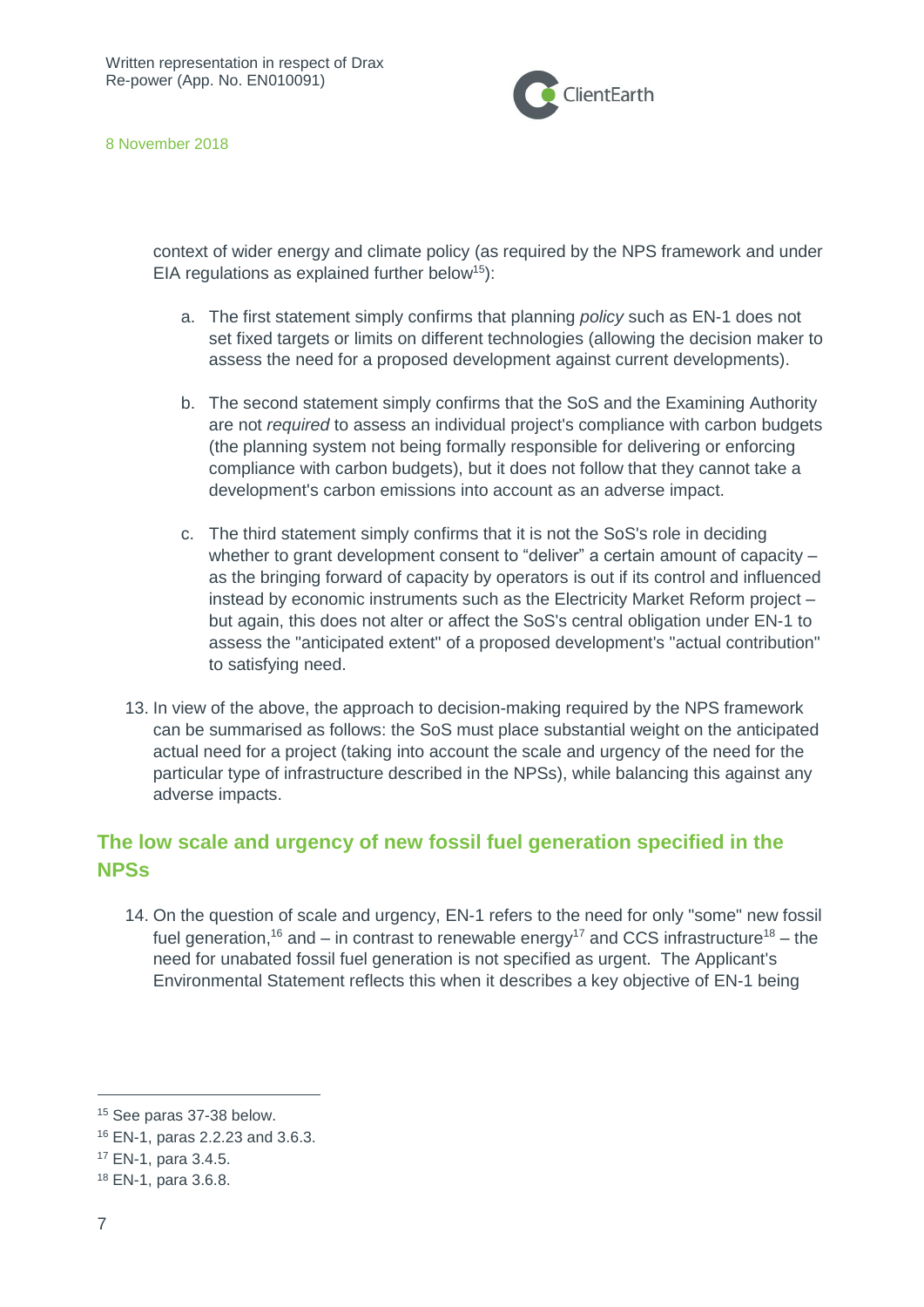

the achievement of "a diverse and reliable mix of fuels and low carbon technologies – renewables, nuclear and fossil fuel plants *fitted with carbon capture and storage*". 19

- 15. The Applicant concedes that the Proposed Development does not conform with EN-1's emphasis on the need for low-carbon generation infrastructure, but suggests that the Proposed Development nonetheless "follows the spirit of" EN-1 as it will be carbon capture ready (CCR) should the technology become available and commercially viable.<sup>20</sup> However, this is not possible to reconcile with the clear statement in EN-1 that "until such time as fossil fuel generation can effectively operate with Carbon Capture and Storage (CCS), such power stations will not be low carbon". 21
- 16. As the Applicant's Environmental Statement describes, a key objective of EN-1 is also:

[t]o help deliver the UK's obligation to reduce GHG emissions by 80% by 2050 and work to carbon budgets stemming from the Climate Change Act 2008, within the context of the EU Emissions Trading System.<sup>22</sup>

17. The context of the EU Emissions Trading System (ETS) is important because it means that a failure to take domestic action on reducing emissions in the traded sector can substantially increase the UK's costs of compliance with the Climate Change Act. This is recognised by the approach taken by the UK's Committee on Climate Change (CCC):

Under the Climate Change Act, performance against carbon budgets is measured by the net UK carbon account. In practice, this means that the part of the budget for the power sector and energy-intensive industry, which is covered by the EU Emissions Trading System (EU ETS), is based on the UK's share of the EU ETS cap rather than the actual emissions in those sectors. *It is clear that in order to stay on track to the 2050 target in the Act, actual emissions must be reduced. The accounting rules should not be used to mask the real progress to the UK's legal commitment.* Our proposed budget implies a 57% reduction in emissions from 1990 to 2030 on the accounting basis in the Act. *We also identify the cost-effective path for actual emissions across the UK economy (ignoring the allocation of emissions allowances in the EU ETS)*. For actual emissions the recommended budget requires a 61% reduction from 1990 to 2030. The larger reduction in actual emissions reflects our

<sup>19</sup> Environmental Statement, Vol. 1, para 15.2.3 (our emphasis). See also EN-1, para 3.3.4 ("…until such time as fossil fuel generation can effectively operate with Carbon Capture and Storage (CCS), such power stations will not be low carbon").

<sup>&</sup>lt;sup>20</sup> Planning Statement, para 3.4.7. See also the Applicant's characterisation of the Proposed Development as merely "moving *toward* a more carbon efficient method of producing energy" (Planning Statement, para 5.1.2 (our emphasis)).

<sup>21</sup> Environmental Statement, Vol. 1, para 3.3.4.

<sup>22</sup> Environmental Statement, Vol. 1, para 15.2.3.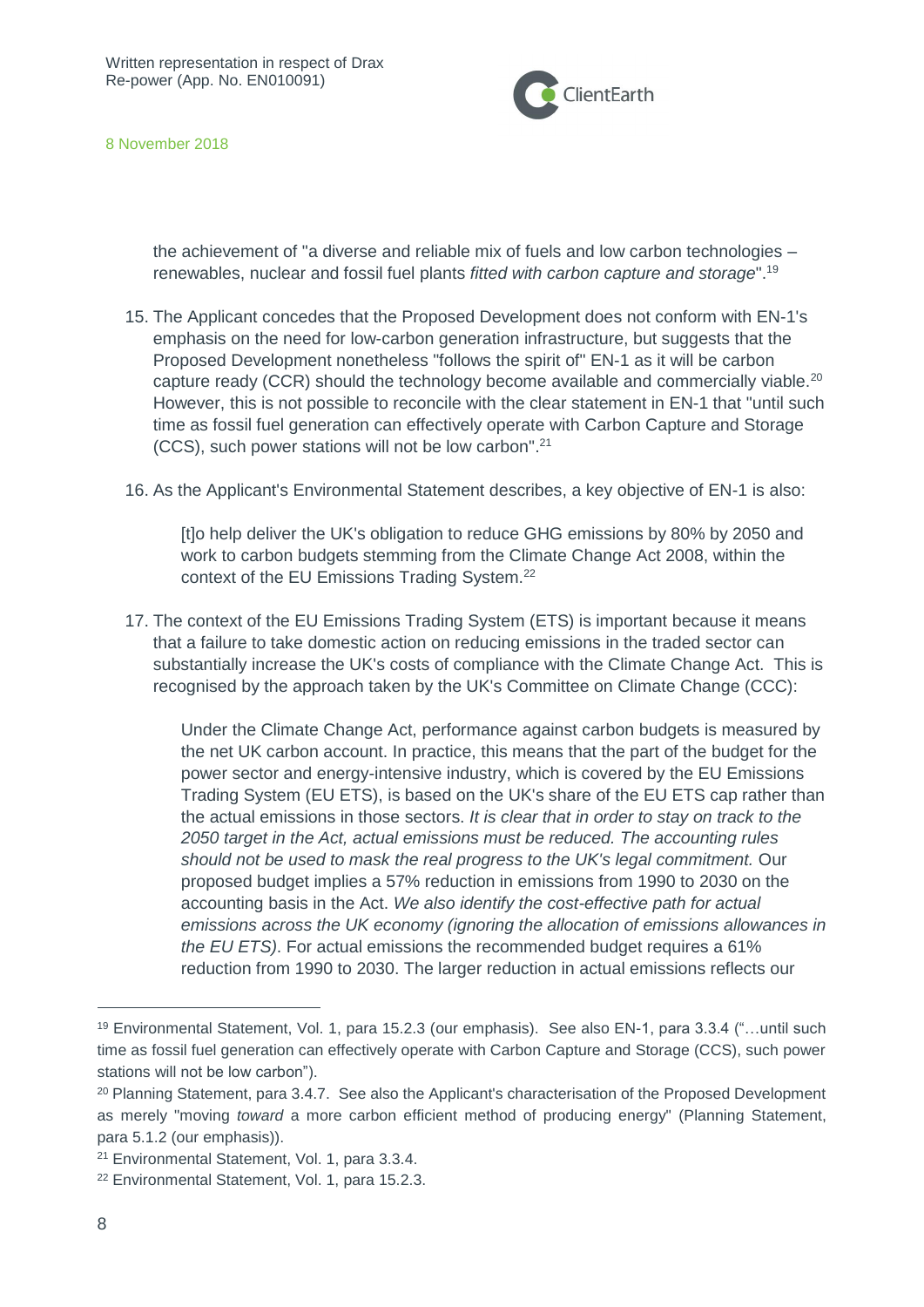

scenarios for the power sector. *Under the cost-effective path the power sector should reach a carbon intensity of below 100 gCO2/kWh in 2030.* This would result in emissions in the traded sector of 450 MtCO2e across the fifth carbon budget period (a 75% reduction in 1990 levels), lower than the Committee's current best estimate of the allocation of emissions allowances to the UK. *To stay on track to the 2050 target*  and to support emissions reductions elsewhere in the economy, the power sector will *need to reduce emissions at around the rate in our estimate of the cost-effective path*. 23

- 18. In summary, the NPS framework prioritises the development of low-carbon electricity generation, and in this context, the SoS and the Examining Authority should consider the extent to which the Proposed Development's greenhouse gas emissions are consistent with the UK's cost-effective decarbonisation pathway (as calculated by the CCC). Indeed, this pathway is set to become only more stringent in line with the UK's obligations under the Paris Agreement.
- 19. Section 104(4) of the Act also provides that the terms of NPSs should be disregarded to the extent that their application would lead to the UK being in breach of any of its international obligations. EN-1 and EN-2 were adopted in 2011 before the UK became a signatory to the Paris Agreement in 2015. $^{24}$  The already high level of priority given to renewable generation over fossil fuel generation by the NPS framework should therefore be increased further to reflect the higher mitigation ambition to which the UK has since committed (i.e. from "no more than" 2 degrees<sup>25</sup> to "well below" 2 degrees while seeking to limit warming to 1.5 degrees<sup>26</sup>).<sup>27</sup> The Government has committed to asking the CCC to advise on "the implications of the Paris Agreement for the UK's long-term emissions

<sup>&</sup>lt;sup>23</sup> CCC, The Fifth Carbon Budget – [The next step towards a low-carbon economy,](https://www.theccc.org.uk/wp-content/uploads/2015/11/Committee-on-Climate-Change-Fifth-Carbon-Budget-Report.pdf) pp 115-116 (our emphasis). There is also uncertainty as to the future accounting treatment of 'traded sector' emissions in respect of future carbon budgets, not least in the event that the UK exits the EU ETS upon leaving the EU. <sup>24</sup> As the Applicant's Planning Statement recognises, the Paris Agreement imposes a legal obligation on the UK to "prepare and maintain nationally determined contributions that it intends to achieve and pursue mitigation measures at a domestic level with a view to achieving the targets of their established contributions" (Planning Statement, para 4.3.7).

 $25$  See EN-1, para 2.2.8: "To avoid the most dangerous impacts of climate change, the increase in average global temperatures must be kept to no more than 2°C, and that means global emissions must start falling as a matter of urgency."

 $26$  [Paris Agreement 2015,](https://unfccc.int/sites/default/files/english_paris_agreement.pdf) Art.  $2(1)(a)$ . The Paris Agreement is referred to as an "overarching commitment" by the UK" in the Applicant's Environmental Statement (para 15.2.2).

<sup>&</sup>lt;sup>27</sup> The Applicant's Planning Statement incorrectly refers to the Paris temperature goal as being "no more than 2 degrees Celsius above pre-industrial levels" rather than "well below 2 degrees" (Planning Statement, para 4.3.4).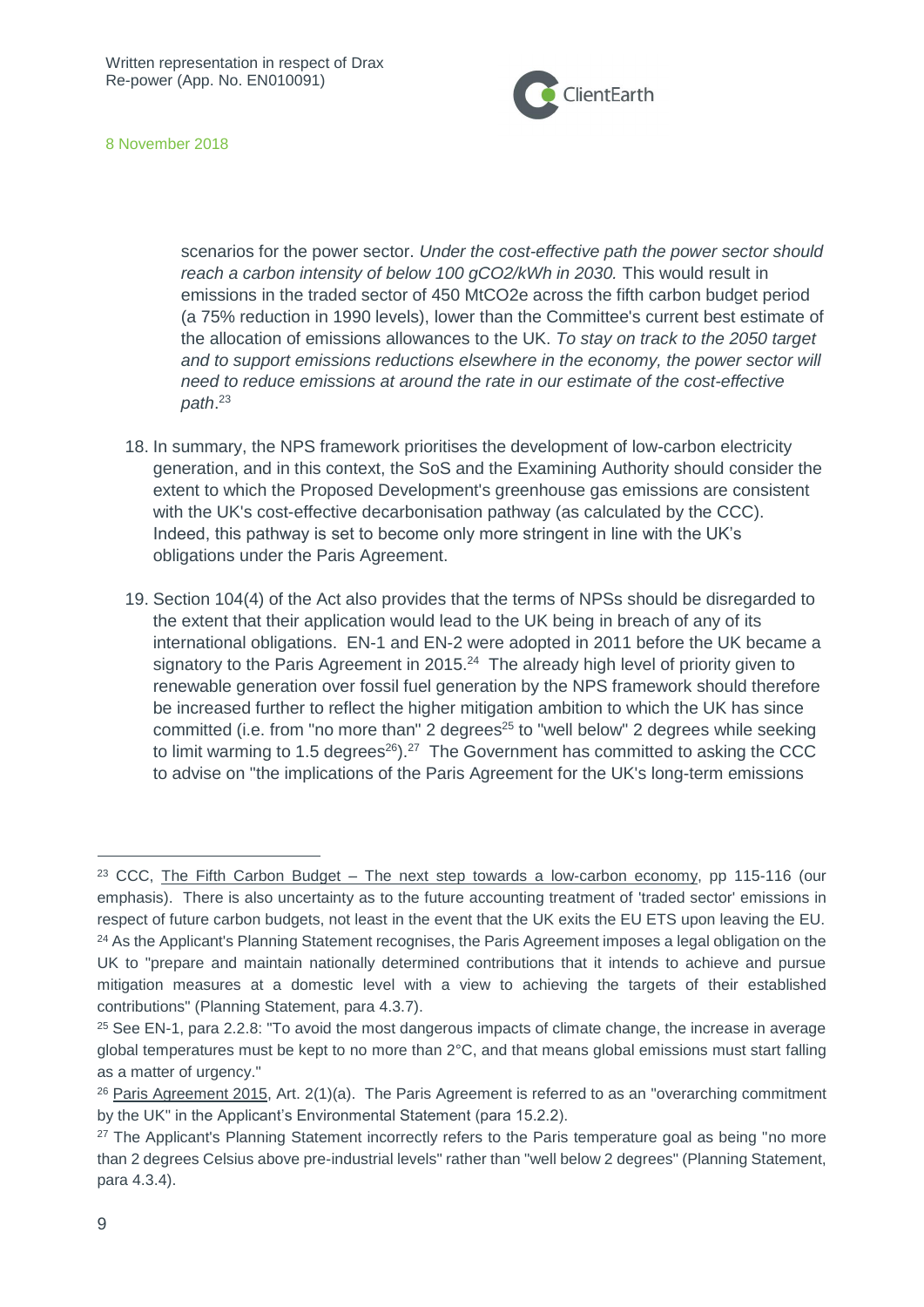

reduction targets".<sup>28</sup> Consistent with this, EN-1 expressly recognises the principle of keeping step with increasing ambition when it states that new fossil fuel generation "must be constructed, and operate, in line with increasingly demanding climate change goals".<sup>29</sup> However, in stark contrast, the Applicant chooses to rely on a scenario where carbon budgets may be "revised *upwards*". 30

#### <span id="page-9-0"></span>**The application of s 104(7) of the Act**

- 20. The main difference between the assessment required by the NPS framework and that required by s 104(7) of the Act is that s 104(7) does not place substantial weight on the need for the infrastructure in question. Instead, s 104(7) requires a weighing of public benefits and impacts in general terms and without special weight being attributed to specific factors.
- 21. In the present case, the requirement in the NPS framework to give substantial weight to anticipated actual contributions to need is of no practical effect given the lack of any need for the Proposed Development. As discussed above, it is also the case that fossil fuel generation without CCS is given low priority by the NPS framework and that s 104(4) requires this level of priority to be decreased further due to the UK's international climate change obligations. Nonetheless, if the Examining Authority or the SoS assesses – contrary to our arguments – that there is a material need for the Proposed Development, this must also be balanced on an unweighted basis against the Proposed Development's adverse impacts under s 104(7). If the Proposed Development's adverse impacts outweigh its benefits to the public then consent should be refused (or be made subject to adequate conditions), irrespective of the assessment under the NPS framework.

## <span id="page-9-1"></span>**The clear lack of need for the Proposed Development**

22. In respect of the Proposed Development's actual contribution to satisfying the need for gas generation, current BEIS projections show that there is no need for further new gas generation capacity given the amount of capacity that has already received development consent. Specifically, while 15GW of new gas generation has planning consent, $31$  BEIS

<sup>28</sup> [https://www.reuters.com/article/us-britain-climatechange/britain-to-review-its-climate-targets](https://www.reuters.com/article/us-britain-climatechange/britain-to-review-its-climate-targets-government-minister-idUSKBN1HO1DU)[government-minister-idUSKBN1HO1DU](https://www.reuters.com/article/us-britain-climatechange/britain-to-review-its-climate-targets-government-minister-idUSKBN1HO1DU) (17 April 2018).

<sup>29</sup> EN-1, para 3.6.1.

<sup>&</sup>lt;sup>30</sup> Planning Statement, para 3.3.10 (our emphasis). This reference to UK carbon budgets being revised upwards is also misconceived as it refers to the possible adjustment to the 4th Carbon Budget that was contemplated in 2012 due to a one-off concern of inconsistency with the UK's allocation under the EU ETS; no such revision is contemplated currently.

<sup>&</sup>lt;sup>31</sup> See para 25 below. The Planning Inspectorate's guidance on considering "other developments" as part of the NSIP process defines "Tier 1" developments that should be considered to the highest level of detail as those "under construction; permitted application(s), whether under the PA2008 or other regimes, but not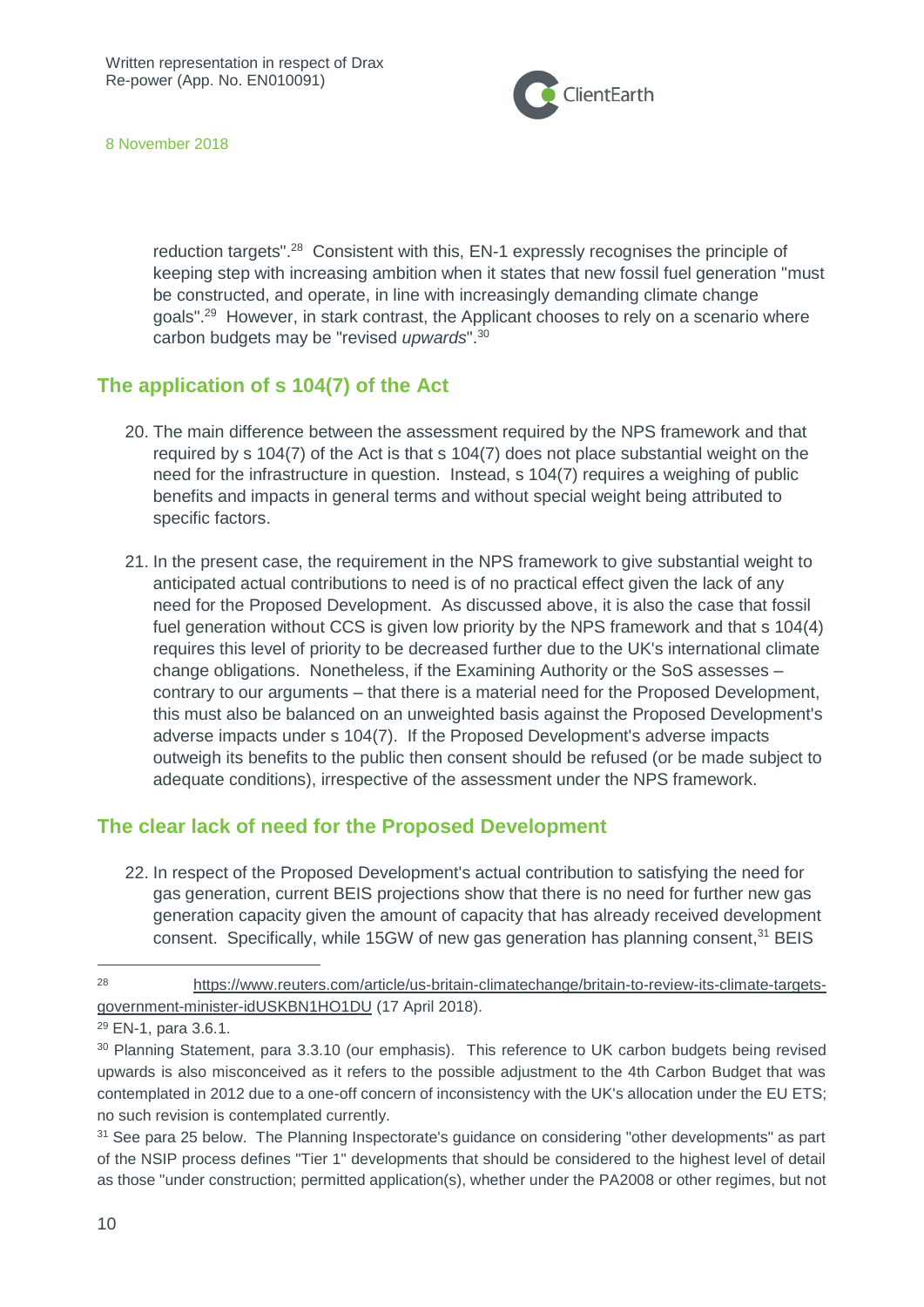

projects only 6GW of new gas generation capacity being built through to 2035 in line with current policies: 32

#### **BEIS 2017 Updated Energy & Emissions Projections** v1 0 21-Nov-2017 **Reference Scenario**

| Scenario Assumptions:     |           |
|---------------------------|-----------|
| <b>Fossil Fuel Prices</b> | Reference |
| <b>Economic Growth</b>    | Reference |
| Policies                  | Reference |
|                           |           |

#### Cumulative new build for all power producers<sup>1,3</sup> CW

|                                   |   |   | 2017 2018 2019 2020 |    | 2021 |    |    |    | 2022 2023 2024 2025 2026 2027 |          |    | 2028 2029 2030 |    |    | 2031 2032 2033 2034 2035 |              |    |    |    |
|-----------------------------------|---|---|---------------------|----|------|----|----|----|-------------------------------|----------|----|----------------|----|----|--------------------------|--------------|----|----|----|
| Coal                              |   |   |                     |    |      |    |    |    |                               |          |    |                |    |    |                          |              |    |    |    |
| Coal and natural gas CCS          | 0 | 0 |                     | 0  | 0    |    | 0  | 0  | $\bf{0}$                      | $\bf{0}$ | 0  | 0              | 0  | 0  | 0                        | 0            | 0  |    |    |
| Oil                               | 0 |   |                     |    |      |    |    |    |                               |          |    | 2              |    |    |                          |              |    |    |    |
| Natural gas                       | 0 |   |                     |    |      |    |    | 4  | 5                             | 5        | 5  | 5              | 5  | ь  | ь                        | 6            | ь  |    | ь  |
| Nuclear                           | 0 |   |                     |    | 0    |    | 0  | 0  | 2                             | 3        | 3  | 5              |    |    | 8                        | 10           | 10 | 12 | 13 |
| <b>Other Thermal</b>              | 0 |   |                     |    | 0    |    | 0  | o  | 0                             |          | 0  | 0              | 0  | 0  | 0                        | $\mathbf{0}$ |    |    |    |
| Renewables                        | 4 |   | 8                   | 10 | 12   | 15 | 16 | 19 | 21                            | 22       | 25 | 28             | 30 | 31 | 33                       | 37           | 40 | 42 | 45 |
| Interconnectors                   | 0 |   |                     |    |      | 6  | 10 | 14 | 14                            | 14       | 14 | 14             | 14 | 14 | 14                       | 14           | 14 | 14 | 15 |
| Storage                           | 0 |   |                     |    |      |    |    |    |                               |          |    | 2              | 3  | 4  | ь                        | 6            |    | 8  | 8  |
| <b>Total cumulative new build</b> | 4 | 8 | 12                  | 14 | 20   | 26 | 32 | 38 | 43                            | 48       | 51 | 56             | 61 | 63 | 68                       | 74           | 79 | 84 | 91 |

1 This covers all new capacity including autogeneration. The latter is defined as in section 1.33 and 1.34 of the Digest of UK Energy Statistics. See https://www.gov.uk/government/collections/digest-of-uk-energy-statistics-dukes 2 These are net capacities after allowing for plant own use (but before allowing for derating, e.g. of wind plants).

Any enquiries regarding this publication should be sent to us at emissionsprojections@beis.gov.uk

- 23. Approving the present application would take the total new capacity with planning consent to over 18GW and therefore over three times BEIS's projections.
- 24. The Applicant appears to acknowledge the relevance of BEIS's projections and the need to take into account current planned capacity; however, they choose to refer to "previous", out of date projections – from 2012 – rather than current projections:

Previous modelling undertaken by the former DECC (now BEIS) suggested that up to 26 Gigawatts (GW) of new gas plant could be required by 2030 (in part to replace

yet implemented; [and] submitted application(s) whether under the PA2008 or other regimes but not yet determined." (Planning Inspectorate, [Advice note seventeen: Cumulative effects assessment relevant to](http://infrastructure.planninginspectorate.gov.uk/wp-content/uploads/2015/12/Advice-note-17V4.pdf)  [nationally significant infrastructure projects,](http://infrastructure.planninginspectorate.gov.uk/wp-content/uploads/2015/12/Advice-note-17V4.pdf) December 2015, Table 3).

<sup>32</sup> BEIS, [2017 Updated Energy & Emissions Projections,](https://www.gov.uk/government/uploads/system/uploads/attachment_data/file/671187/Updated_energy_and_emissions_projections_2017.pdf) 21 November 2017 (published 2 January 2018), [Annex K: Total cumulative new electricity generating capacity](https://www.gov.uk/government/uploads/system/uploads/attachment_data/file/666266/Annex-k-total-cumulative-new-capacity.xls) (Reference scenario) (available at: [https://www.gov.uk/government/publications/updated-energy-and-emissions-projections-2017\)](https://www.gov.uk/government/publications/updated-energy-and-emissions-projections-2017). The BEIS scenario that envisages the highest need for new-build gas-fired generation capacity – the 'High Fossil Fuel Price Scenario' – envisages only 10GW of new gas capacity through to 2035 (see Annex 1).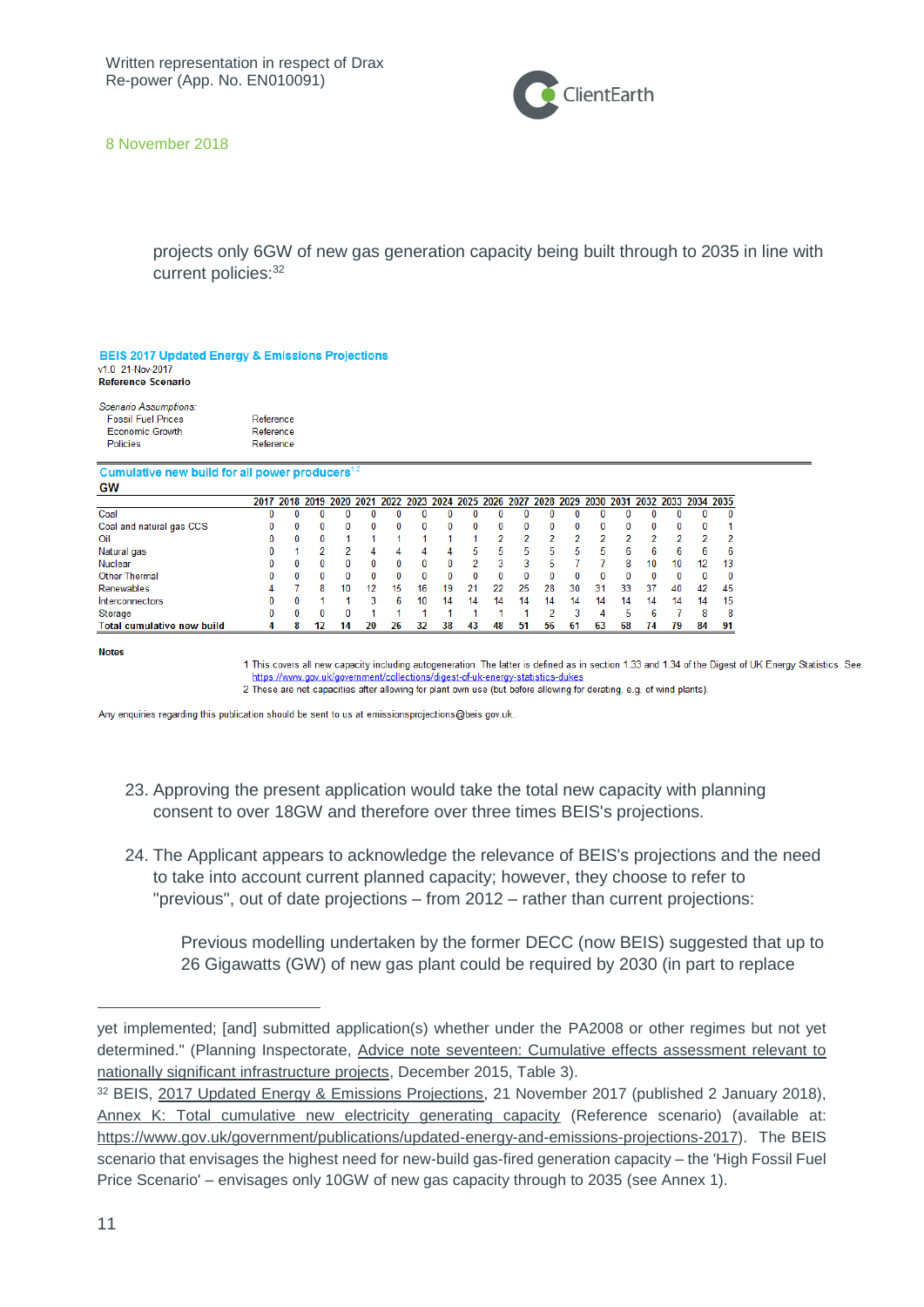

older coal, gas and nuclear plant as it retires from the system) (page 14 of the Gas Generation Strategy 2012).<sup>33</sup>

25. The 15GW of capacity comprises the following CCGT plants that bid for 15-year contracts in the last capacity auction, plus the 2.5GW at Eggborough which has since been granted planning consent:<sup>34</sup>

| <b>Project Name</b>              | <b>Developer</b>              | Capacity (MW) |
|----------------------------------|-------------------------------|---------------|
| <b>Trafford Power CCGT</b>       | <b>Carlton Power</b>          | 1800          |
| Damhead Creek 2 CCGT             | <b>Scottish Power</b>         | 1730          |
| Knottingley Unit 1+2             | <b>ESB</b>                    | 1658          |
| <b>Thorpe Marsh CCGT</b>         | <b>Carlton Power</b>          | 1600          |
| <b>Willington C CCGT</b>         | <b>Calon Energy Limited</b>   | 1530          |
| <b>Gateway Energy Centre</b>     | InterGen                      | 1217          |
| Keadby 2                         | <b>SSE Generation Limited</b> | 852           |
| King's Lynn B                    | <b>EP UK Investments Ltd</b>  | 844           |
| <b>Spalding Energy Expansion</b> | <b>InterGen</b>               | 530           |
| <b>C.GEN Killingholme</b>        | <b>C.GEN SA</b>               | 522           |

26. BEIS's forecasts are also supported by analysis from energy and climate policy experts. Modelling by Sandbag shows that the UK does not need *any* new CCGT. <sup>35</sup> Because of the influx of renewables, the remaining required capacity is needed only at a low load factor, which is met well by storage, demand response and interconnection.<sup>36</sup> So far no large CCGT plants have been granted a 15-year contract, and storage, demand response and interconnection are expected to continue to undercut new CCGT.<sup>37</sup> In addition, the study finds that even older CCGT plants needing refurbishment are likely to undercut new CCGT in the auction.<sup>38</sup> Similarly, recent research from Aurora Energy suggests that there is a need for between only 1 GW and 4 GW of new build gas from 2017 to 2030:<sup>39</sup>

35 WWF / Sandbag, Coal To Clean - [How the UK phased out coal without a dash for gas,](https://sandbag.org.uk/wp-content/uploads/2018/05/Coal-To-Clean-May-2018.pdf) May 2018.

<sup>33</sup> Planning Statement, para 3.3.10.

<sup>34</sup> See WWF / Sandbag, Coal To Clean – [How the UK phased out coal without a dash for gas,](https://sandbag.org.uk/wp-content/uploads/2018/05/Coal-To-Clean-May-2018.pdf) p. 10.

<sup>36</sup> WWF / Sandbag, Coal To Clean – [How the UK phased out coal without a dash for gas,](https://sandbag.org.uk/wp-content/uploads/2018/05/Coal-To-Clean-May-2018.pdf) pp 14-18.

<sup>37</sup> WWF / Sandbag, Coal To Clean - [How the UK phased out coal without a dash for gas,](https://sandbag.org.uk/wp-content/uploads/2018/05/Coal-To-Clean-May-2018.pdf) p. 27.

<sup>38</sup> WWF / Sandbag, Coal To Clean – [How the UK phased out coal without a dash for gas,](https://sandbag.org.uk/wp-content/uploads/2018/05/Coal-To-Clean-May-2018.pdf) p. 35.

<sup>39</sup> Aurora Energy Research, [Aurora Spring Forum 2018 Highlights.](https://www.auroraer.com/wp-content/uploads/2018/03/Aurora-Spring-Forum-2018-Highlights.pdf)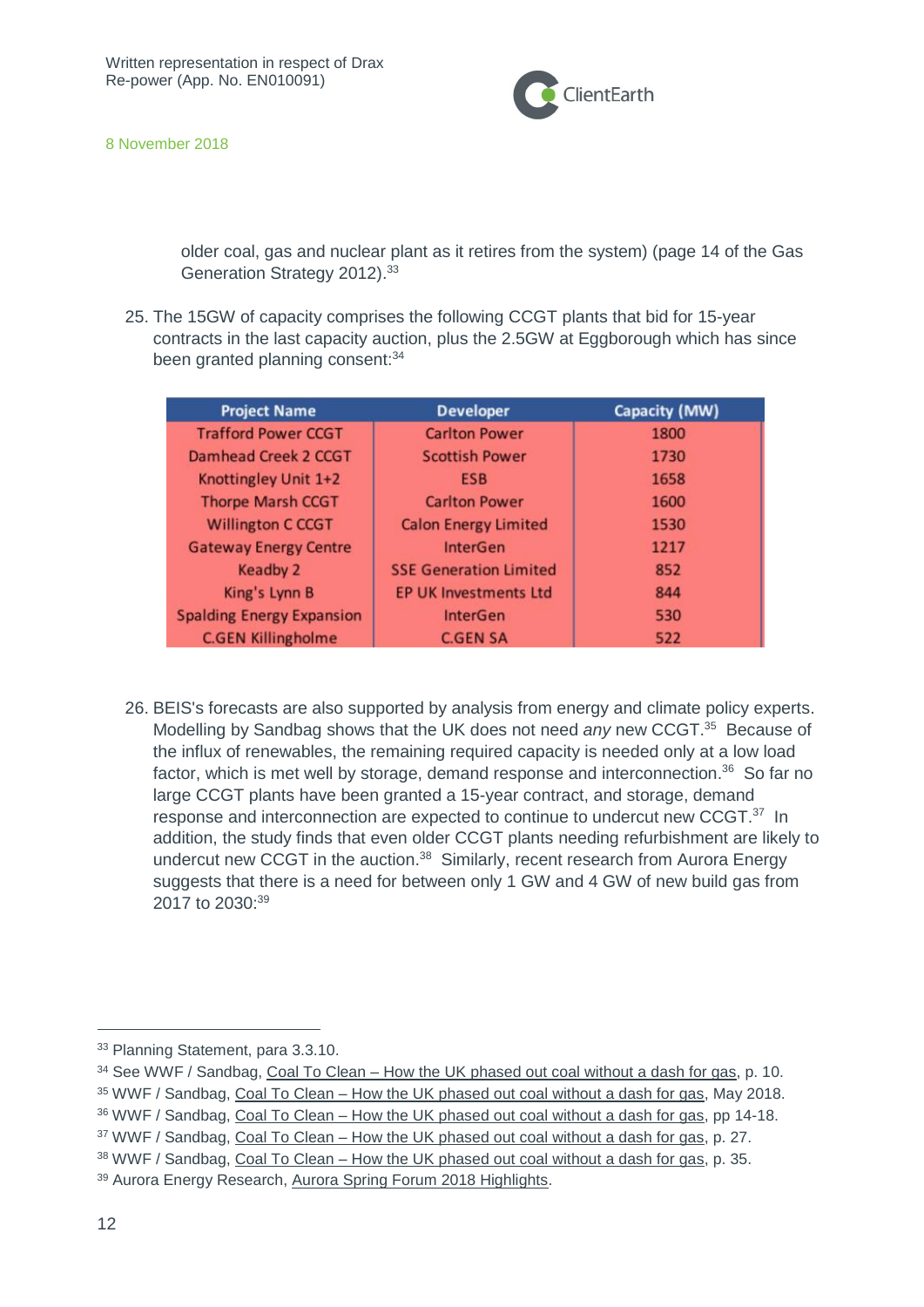



27. This analysis underscores the dramatic gap between the amount of capacity that has already been granted development consent and the amount of new gas capacity that the UK will need in the future. The maturing of storage technology is one reason for this: currently 7GW of electricity storage projects have applied for planning consent. 40

## <span id="page-12-0"></span>**The lack of any public benefit resulting from the Proposed Development**

- 28. As already explained, there is no need for the Proposed Development given (i) the projected future need for new gas generation capacity, and (ii) the amount of new gas generation capacity that has already been granted development consent. The Proposed Development will therefore either be redundant infrastructure or displace capacity that would be provided by other infrastructure, be it other gas capacity or clean renewable capacity.
- 29. The gross benefit to the public in terms of security of supply or employment of the Proposed Development (*i.e. before netting against adverse impacts*) can therefore be expected to be at best marginal and quite possibly non-existent. Moreover:
	- a. In respect of employment, (i) the Environmental Statement states that during operation of the Proposed Development there will be a "limited *reduction* overall in staffing levels" (which assumes that the Proposed Development will operate for

<sup>40</sup> [https://www.renewableuk.com/news/425522/Energy-storage-capacity-set-to-soar-300-UK-based](https://www.renewableuk.com/news/425522/Energy-storage-capacity-set-to-soar-300-UK-based-companies-involved-in-new-sector.htm)[companies-involved-in-new-sector.htm](https://www.renewableuk.com/news/425522/Energy-storage-capacity-set-to-soar-300-UK-based-companies-involved-in-new-sector.htm)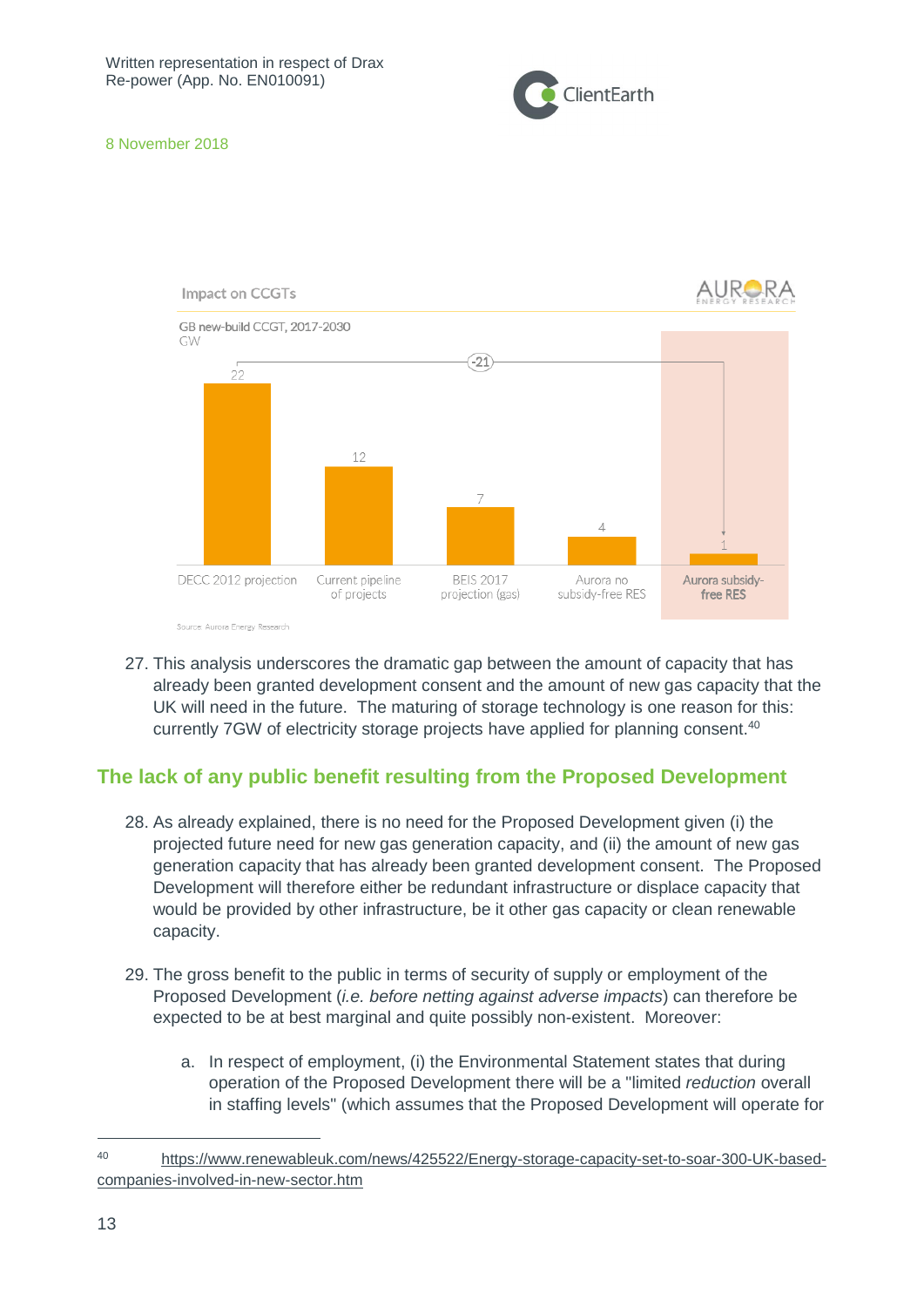

a significant period and does not take into account the risk of the Proposed Development reducing employment in any energy supply that it displaces), <sup>41</sup> and (ii) the decommissioning of Units 5 and 6 (a true baseline scenario as explained below) would create jobs in the same way that the construction of the Proposed Development would.<sup>42</sup> In this context, the current Selby District Core Strategy Local Plan emphasises "that the shift to a low carbon economy will bring huge business opportunities" and that "[l]ocal businesses are increasingly becoming associated with the low carbon sector including both renewable energy production as well as training and skills."<sup>43</sup>

b. The Applicant's claim that the Proposed Development will result in "net gain of habitats" does not take into account the much more likely baseline scenario in which Units 5 and 6 are decommissioned.<sup>44</sup>

## <span id="page-13-0"></span>**The significant adverse impacts resulting from the Proposed Development**

- 30. On the other hand, the adverse impacts caused by the Proposed Development are various and significant, as acknowledged in the Applicant's Environmental Statement.<sup>45</sup>
- 31. In the event that the Proposed Development is constructed but *not used* to any significant extent – or is used and *displaces other existing gas-fired capacity* – the development's adverse impacts include:
	- a. Biodiversity loss alteration, degradation or destruction of linear habitats as a result of construction of the Proposed Development with no certainty of their rehabilitation;<sup>46</sup>

<sup>41</sup> Environmental Statement – Non-Technical Summary, para 14.5.2 (our emphasis).

<sup>42</sup> See, e.g., Planning Statement, para 7.2.6.

<sup>43</sup> [Selby District Core Strategy Local Plan,](https://www.selby.gov.uk/sites/default/files/Documents/CS_Adoption_Ver_OCT_2013_REDUCED.pdf) 22 October 2013, para 6.33. The Applicant's Planning Statement includes an incorrect and misleading citation of the Selby Local Plan: at para 4.2.13, the Applicant quotes the Plan as stating that Drax Power Station has "the potential for future development of renewable and local carbon energy", whereas this should read "the potential for future development of renewable and *low* carbon energy".

<sup>44</sup> Planning Statement, para 7.4.5.

<sup>45</sup> See, e.g., Environmental Statement – Non-Technical Summary, para 18.1.3.

<sup>46</sup> Planning Statement, para 7.3.7 ("The Proposed Scheme would result in a net loss for biodiversity for linear habitats. However, following construction, measures in the Landscape and Biodiversity Strategy would aim to deliver net gain for biodiversity of linear habitats by restoring these within the footprint of the Proposed Scheme where possible.")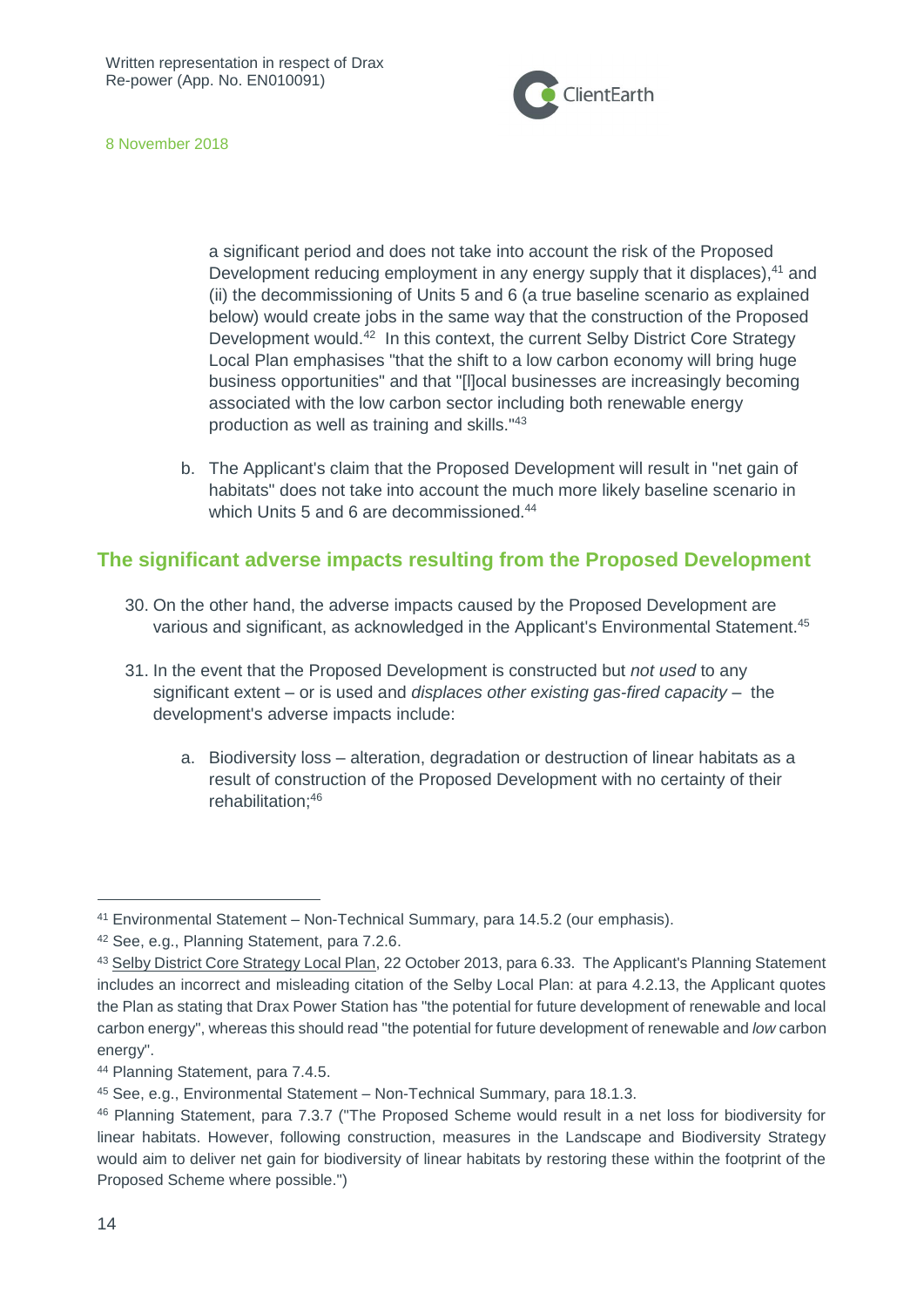ClientEarth

8 November 2018

- b. Noise and vibration disturbance and nuisance from noise generated by construction activities;<sup>47</sup>
- c. Increased local traffic and transport disruption nuisance, delay and disruption to users of the local road network caused by traffic during construction and operation phases;<sup>48</sup> and
- d. Public subsidy / decommissioning cost risk if the Proposed Development is built but not commercially viable, the public may be forced to bear: (i) the cost of subsidising the Proposed Development's operation, and / or (ii) the cost of decommissioning the site. If the Proposed Development is used to a significant extent but displaces other gas-fired capacity, the same risks would apply in respect of the displaced infrastructure.
- 32. In the event that the Proposed Development *is used* to a significant extent and *displaces low-carbon energy capacity* – a primary adverse impact (in addition to (a)-(c) above) is a major increase in greenhouse gas emissions resulting from operation of the Proposed Development. As the Applicant's Environmental Statement acknowledges:

It should be noted that the Government projects a major reduction in the GHG intensity for average UK grid electricity over the coming years meaning that by 2050 the Proposed Scheme will be significantly less 'clean' (higher GHG intensity) than the UK average which will by then be dominated by renewable generation.

…

Although the Proposed Scheme generates much 'cleaner' electricity than the baseline scenario, it also increases generation capacity from 1,320 MW to 3,600 MW; a 173% increase. For this reason, the total direct GHG emissions related to electricity generation at the Existing Drax Power Station Complex between 2020 and 2050 are 90% higher for the Proposed Scheme than the baseline scenario. Focussing on the direct GHG emissions from generation of electricity at the Existing Drax Power Station Complex, the Proposed Scheme therefore results in a significant negative effect on climate  $49$ 

<sup>47</sup> See, e.g., Environmental Statement, Table 7-16.

<sup>48</sup> See, e.g., Environmental Statement, Table 5-56. The Environmental Statement states that Stage 3 transport impacts are "[n]ot [a]ssessed as effects will be no greater than Stage 1 or 2 considered to be the worst case scenario"; however, this fails to address the ongoing transport disruption caused by the ongoing operation of the Proposed Development against an appropriate baseline of decommissioning.

<sup>49</sup> Environmental Statement, Vol. 1, paras 15.6.13 and 15.6.15. See also Environmental Statement, Vol. 1, para 15.4.14 ("In the case of GHG emissions, their contribution to global warming and climate change (and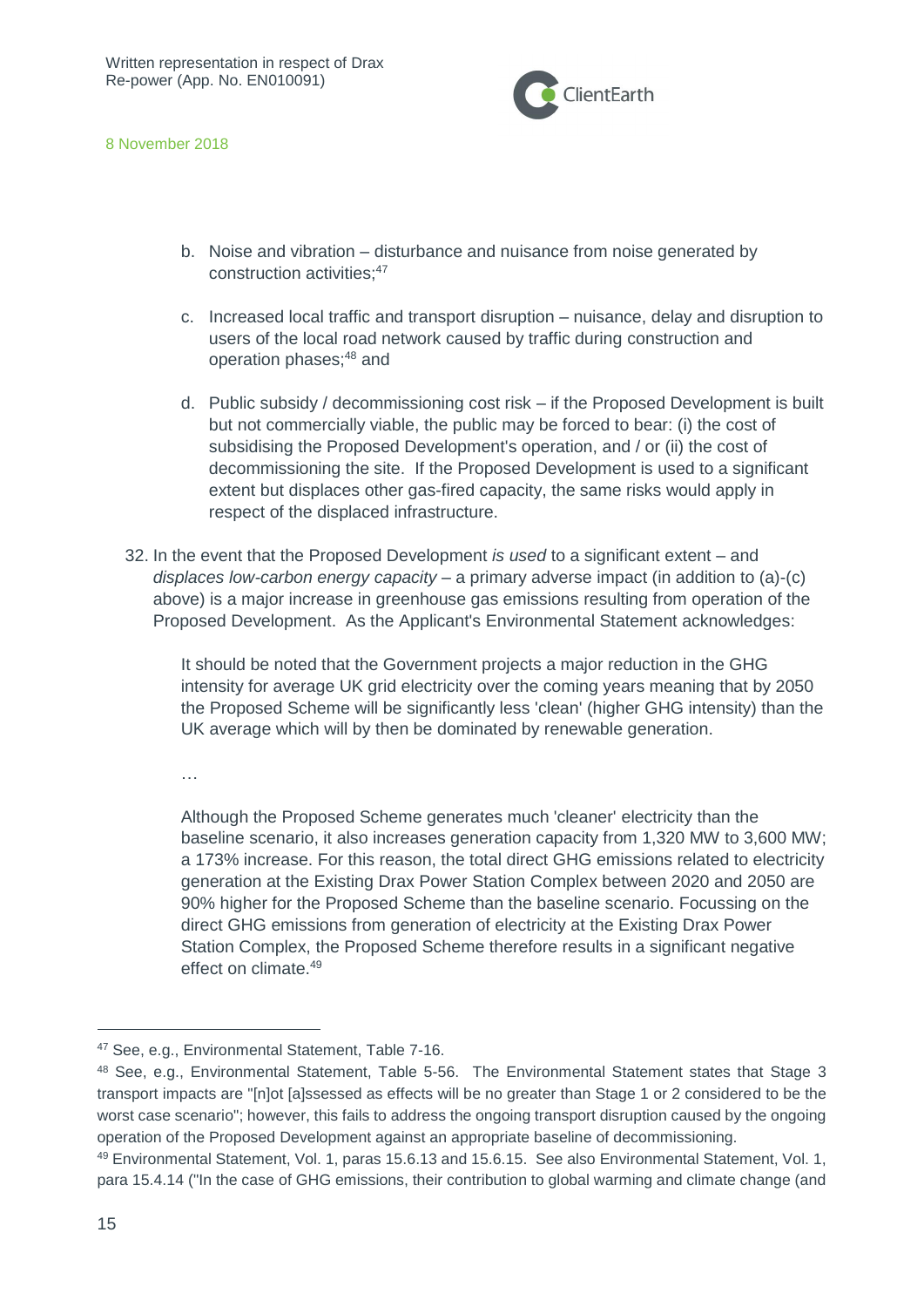

33. The Applicant categorises the Proposed Development's emissions impact and its contribution climate change (*after* any mitigation) as "major, permanent, direct and long term". 50 "Major" impacts are defined as impacts that "give[ ] rise to *serious concern*" and that "should be considered as *unacceptable*". 51 This does not seem possible to square with the Applicant's statements (i) that only "*limited* harm" will result from the Proposed Development,<sup>52</sup> (ii) that the "negative impacts … are considered to be *acceptable in planning terms*", <sup>53</sup> and (iii) that:

[t]he draft DCO includes appropriate requirements that would control the detailed design of the Proposed Scheme and its construction and operation in order to ensure that it accords with the EIA undertaken and *does not result in unacceptable effects*. 54

- 34. As the Applicant recognises, the project would have significant negative impacts when compared against partially abated coal-fired generation – but when compared against the low-carbon generation that the project risks displacing, the adverse effect on climate is vastly worse.
- 35. In this context, the baseline used by the Applicant is misleading. While it envisages either coal-fired generation continuing with greenhouse gas emissions partially abated (at the Government's proposed emissions intensity limit of 450 gCO2/kWh) from 2025 until 2050 or that "equivalent generation capacity will be provided elsewhere on the grid, at the same emissions intensity", <sup>55</sup> neither of these scenarios are realistic or evidence-based:
	- a. Firstly, there is no evidence that coal-fired generation can be achieved economically at an emissions intensity of below 450 gCO2/kWh in accordance with the Government's planned coal phase-out from 2025.<sup>56</sup> The Applicant acknowledges that producing energy at such an emissions intensity would not be consistent with planning policy<sup>57</sup> and only goes as far as saying that it would be

the consequent impacts on human and natural receptors) is the same wherever and whenever those emission occur i.e. the sensitivity of receptors does not vary and the significance of effects is determined solely by the magnitude of GHG emissions.").

<sup>50</sup> Environmental Statement, Vol. 1, p. 18-23.

<sup>51</sup> Environmental Statement, Vol. 1, para 2.1.5 (our emphasis).

<sup>52</sup> Planning Statement, para 8.1.8 (our emphasis).

<sup>53</sup> Planning Statement, para 7.3.8 (our emphasis).

<sup>54</sup> Planning Statement, para 8.1.4 (our emphasis).

<sup>55</sup> Environmental Statement, Vol. 1, para 15.5.6.

<sup>56</sup> See, e.g., BEIS, [Implementing the end of unabated coal by 2025: government response to unabated coal](https://www.gov.uk/government/uploads/system/uploads/attachment_data/file/672137/Government_Response_to_unabated_coal_consultation_and_statement_of_policy.pdf)  [closure consultation,](https://www.gov.uk/government/uploads/system/uploads/attachment_data/file/672137/Government_Response_to_unabated_coal_consultation_and_statement_of_policy.pdf) January 2018. This policy was also confirmed in the Government's [Clean Growth](https://www.gov.uk/government/uploads/system/uploads/attachment_data/file/700496/clean-growth-strategy-correction-april-2018.pdf)  [Strategy](https://www.gov.uk/government/uploads/system/uploads/attachment_data/file/700496/clean-growth-strategy-correction-april-2018.pdf) (2017), p. 99.

<sup>57</sup> Environmental Statement, Vol. 1, para 4.2.3.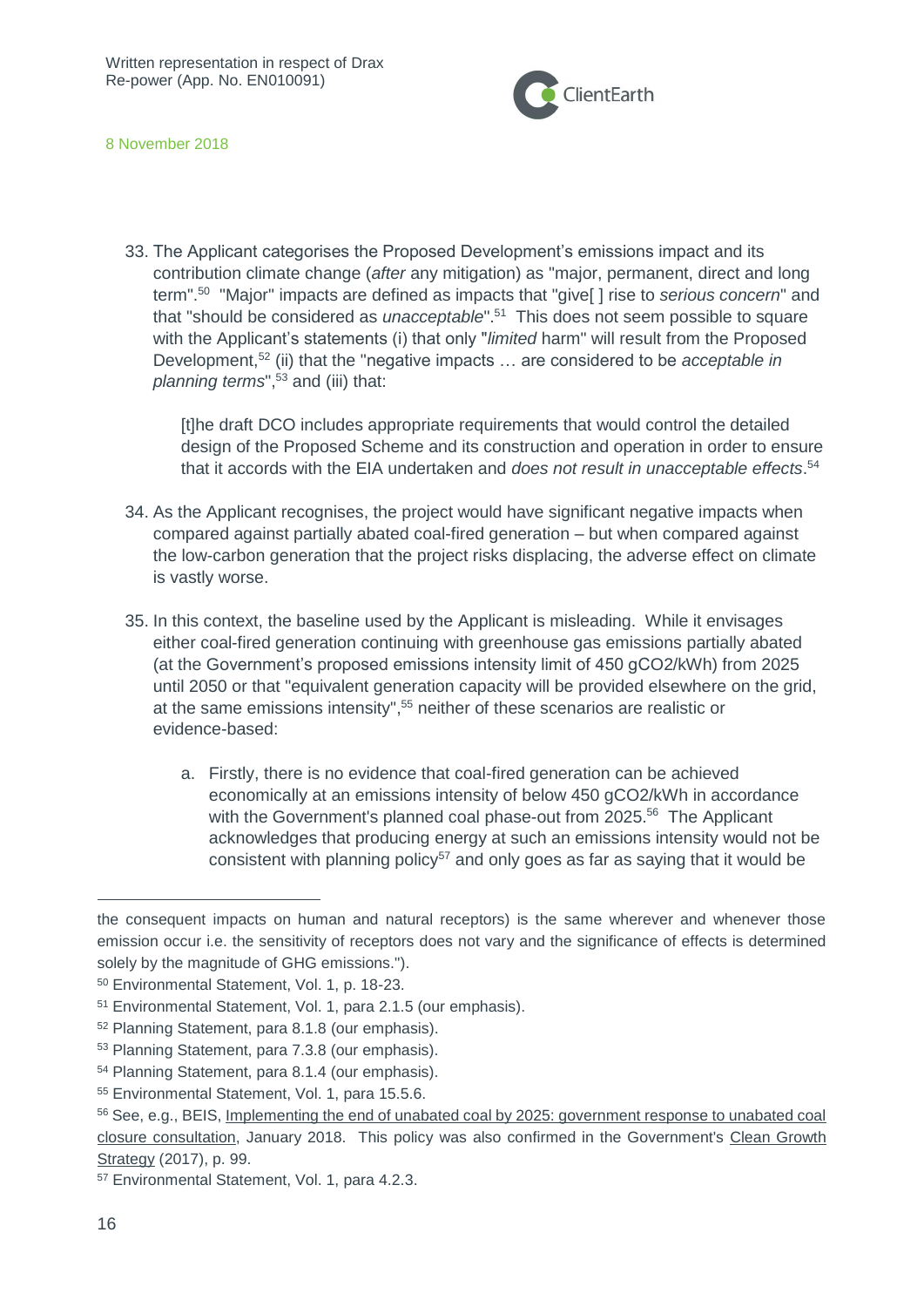

"technically possible".<sup>58</sup> At the Open Floor Hearing on 4 October 2018, the Applicant suggested tentatively that this scenario relies on the use of CCS technology but is yet to confirm this.<sup>59</sup> CCS is a technology that BEIS does not envisage beginning to be commercially viable until 2035 at the earliest.<sup>60</sup> If instead the intention is to meet this emissions limit by co-firing coal with biomass, there is no evidence that this would be economic, not least given that there are no subsidies available (or planned) for such co-firing.<sup>61</sup>

b. Secondly, there is no reason why the closure of Units 5 and 6 would lead to their capacity being displaced by capacity with an emissions intensity of 450 gCO2/kWh; as the Applicant acknowledges, there will be "a major reduction in the GHG intensity for average UK grid electricity over the coming years", and this means that it is more appropriate to assume that any replacement capacity is consistent with such a scenario. This is also supported by BEIS's projections as well as Aurora and Sandbag's analysis. Even as things stand, the baseline far exceeds the average emissions intensity of the UK grid in 2017, which stood at 292 gCO2/kWh.<sup>62</sup> The CCC's cost-effective path for the UK power sector requires reaching a carbon intensity of "below 100 gCO2/kWh in 2030",

<sup>58</sup> Environmental Statement, Vol. 1, para 4.2.8.

<sup>&</sup>lt;sup>59</sup> In response to a question at the Open Floor Hearing, the Applicant stated that it would clarify by way of a written response the extent to which its baseline in the Environmental Statement relies on CCS. <sup>60</sup> BEIS, [2017 Updated Energy & Emissions Projections,](https://www.gov.uk/government/uploads/system/uploads/attachment_data/file/671187/Updated_energy_and_emissions_projections_2017.pdf) 21 November 2017 (published 2 January 2018),

[Annex K: Total cumulative new electricity generating capacity](https://www.gov.uk/government/uploads/system/uploads/attachment_data/file/666266/Annex-k-total-cumulative-new-capacity.xls) (see Annex 1).

<sup>&</sup>lt;sup>61</sup> See, e.g., Department of Energy and Climate Change (DECC), Electricity Market Reform: Contract for Difference - [Allocation Methodology for Renewable Generation,](https://assets.publishing.service.gov.uk/government/uploads/system/uploads/attachment_data/file/404467/Allocation_Methodology_-_MASTER_-_6_Aug_v_FINAL.pdf) 5 August 2013, p. 35 ("Biomass Co-firing. *We are not offering CfDs for co-firing plants because, as outlined in the Renewables Obligation Banding Review Government Response, our preference is for full biomass conversions*. Conversions are more sustainable and provide higher levels of renewable generation. Significant support for biomass co-firing under CfDs could potentially destabilise the plans for those seeking to make full unit or plant conversions." (our emphasis)); BEIS, [Consultation on Controlling the Costs of Biomass Conversion and Co-firing under](https://www.gov.uk/government/uploads/system/uploads/attachment_data/file/645002/Biomass_cost_control_con_doc_final.pdf)  [the Renewables Obligation,](https://www.gov.uk/government/uploads/system/uploads/attachment_data/file/645002/Biomass_cost_control_con_doc_final.pdf) September 2017, para 1.16 ("Since the deployment of the earliest biomass conversion projects, UK electricity generation has become less carbon-intensive. Coal power stations are reaching the end of their working lives and the Government recently consulted on proposals to close unabated coal generation by 2025. *In parallel, other renewable generation technologies have matured to the point where they can be deployed reliably at large scale, and they are becoming increasingly affordable. When compared with these technologies, carbon savings from biomass conversion or co-firing are low or non-existent, and the cost of any savings is high*." (our emphasis)). See also BEIS, [Contracts for Difference:](https://www.gov.uk/government/uploads/system/uploads/attachment_data/file/566337/CONTRACT_FOR_DIFFERENCE_STRIKE_PRICE_METHODOLOGY_final.pdf)  [An explanation of the methodology used to set administrative CFD strike prices for the next CFD allocation](https://www.gov.uk/government/uploads/system/uploads/attachment_data/file/566337/CONTRACT_FOR_DIFFERENCE_STRIKE_PRICE_METHODOLOGY_final.pdf)  [round,](https://www.gov.uk/government/uploads/system/uploads/attachment_data/file/566337/CONTRACT_FOR_DIFFERENCE_STRIKE_PRICE_METHODOLOGY_final.pdf) November 2016.

 $62$  <http://electricityinfo.org/real-time-british-electricity-supply/> – note that this excludes "embedded generation" such as solar and wind connected to distribution rather than transmission networks, likely giving a higher intensity level than if such generation were included.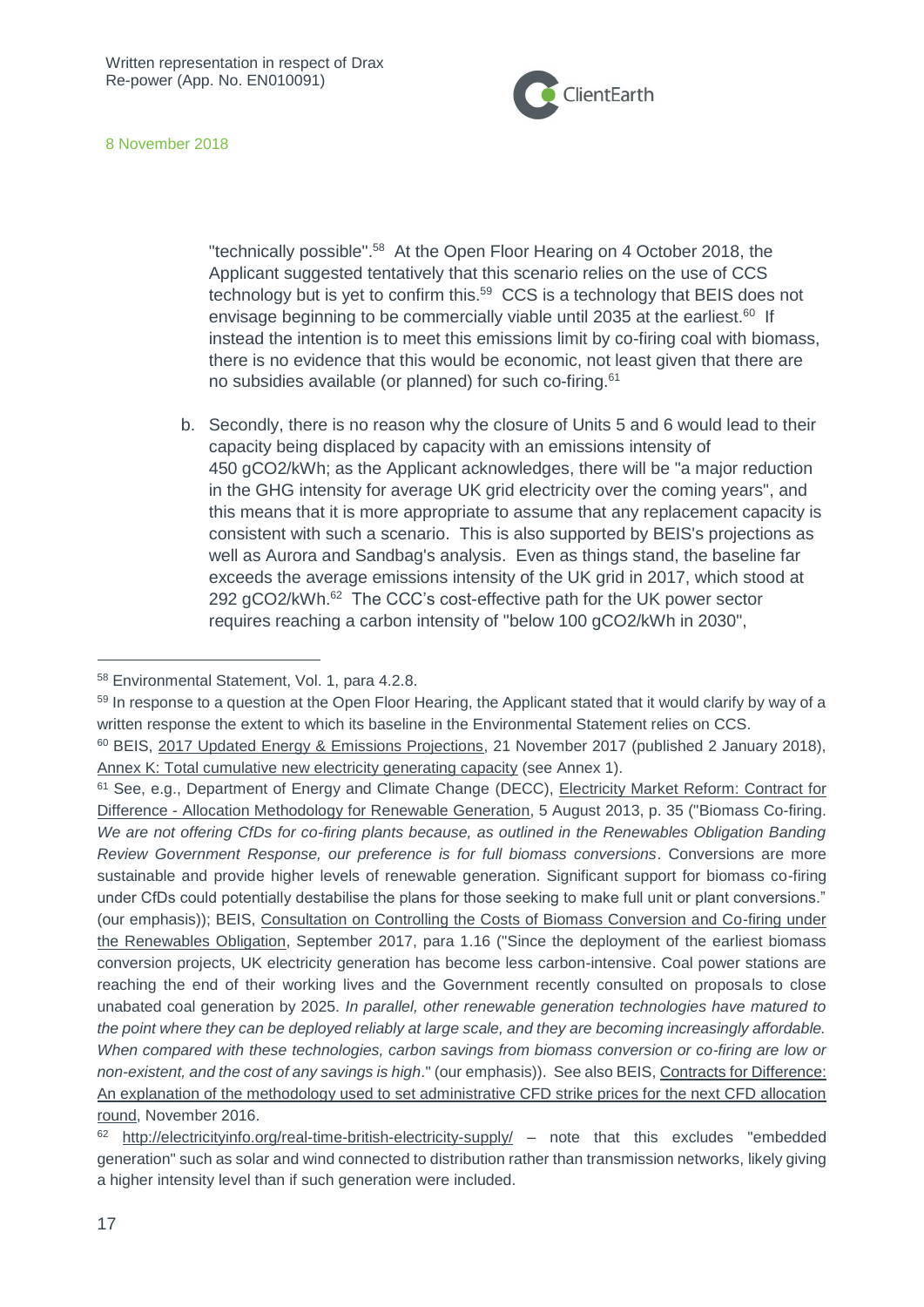

i.e. significantly lower than the baseline emissions intensity and the Proposed Development's emissions intensity of 380 gCO2/kWh.<sup>63</sup> The Government's recent Clean Growth Strategy goes even further than this stating that carbon emissions from the power sector will need to be 16MT per year by 2032, implying an emissions intensity of approximately 50 gCO2/kWh (assuming annual UK demand remains at approximately 320TWh). <sup>64</sup> The Government also plans to have 85% of UK power coming from low carbon sources ("such as renewables and nuclear") by 2032,<sup>65</sup> and in all three of its 2050 scenarios, 99% of electricity generated would be low carbon.<sup>66</sup> In view of all this, the same flaw also applies to the Applicant's argument that the Proposed Development may lead to "indirect reductions in GHG emissions (at the wider National level)" due to "the additional electricity generation capacity provided by the Proposed Scheme", which assumes that this additional electricity generation cannot be delivered by lower carbon energy sources.<sup>67</sup>

36. The only way that such an impact could be avoided would be through effective and viable CCS technology being deployed. However, as mentioned, BEIS projections do not envisage this technology being used until 2035 at the earliest.<sup>68</sup> The Applicant itself also does not assume that CCS will become viable during the operational life of the Proposed Development.<sup>69</sup> Without CCS, the CCC has advised that to meet the UK's current 2050 emissions reduction target under the Climate Change Act 2008 "gas would cease to be used for electricity generation by the mid-2030s". 70

<sup>63</sup> CCC, The Fifth Carbon Budget – [The next step towards a low-carbon economy,](https://www.theccc.org.uk/wp-content/uploads/2015/11/Committee-on-Climate-Change-Fifth-Carbon-Budget-Report.pdf) November 2015, p. 115. (See also p. 116: "To stay on track to the 2050 target and to support emissions reductions elsewhere in the economy, the power sector will need to reduce emissions at around the rate in our estimate of the cost-effective path. In line with our approach to date, the Committee will continue to assess progress towards carbon budgets and the 2050 target on the basis of both the net carbon account and actual emissions across the economy.")

<sup>64</sup> BEIS, [Clean Growth Strategy](https://www.gov.uk/government/uploads/system/uploads/attachment_data/file/700496/clean-growth-strategy-correction-april-2018.pdf) (2017), p. 95.

<sup>65</sup> BEIS, [Clean Growth Strategy](https://www.gov.uk/government/uploads/system/uploads/attachment_data/file/700496/clean-growth-strategy-correction-april-2018.pdf) (2017), pp 96, 122 and 142.

<sup>66</sup> BEIS, [Clean Growth Strategy](https://www.gov.uk/government/uploads/system/uploads/attachment_data/file/700496/clean-growth-strategy-correction-april-2018.pdf) (2017), p. 152.

<sup>67</sup> Environmental Statement, Vol. 1, para 15.8.7.

<sup>68</sup> BEIS, [2017 Updated Energy & Emissions Projections,](https://www.gov.uk/government/uploads/system/uploads/attachment_data/file/671187/Updated_energy_and_emissions_projections_2017.pdf) 21 November 2017 (published 2 January 2018), [Annex K: Total cumulative new electricity generating capacity](https://www.gov.uk/government/uploads/system/uploads/attachment_data/file/666266/Annex-k-total-cumulative-new-capacity.xls) (see Annex 1).

<sup>69</sup> Planning Statement, para 7.2.5 ("The Proposed Scheme has been designed to be CCR and thus has the potential to lower its carbon dioxide emissions even further *should CCS become viable*." (our emphasis)).

 $70$  CCC, Onshore Petroleum – The compatibility of UK onshore petroleum with meeting the UK's carbon [budgets,](https://www.theccc.org.uk/wp-content/uploads/2016/07/CCC-Compatibility-of-onshore-petroleum-with-meeting-UK-carbon-budgets.pdf) March 2016, p. 9. As discussed above, emissions in the traded sector are relevant to the UK's ability to comply with the Climate Change Act targets despite their being carved out of the accounting framework. This is because a failure to reduce actual emissions in line with the cost-effective path risks the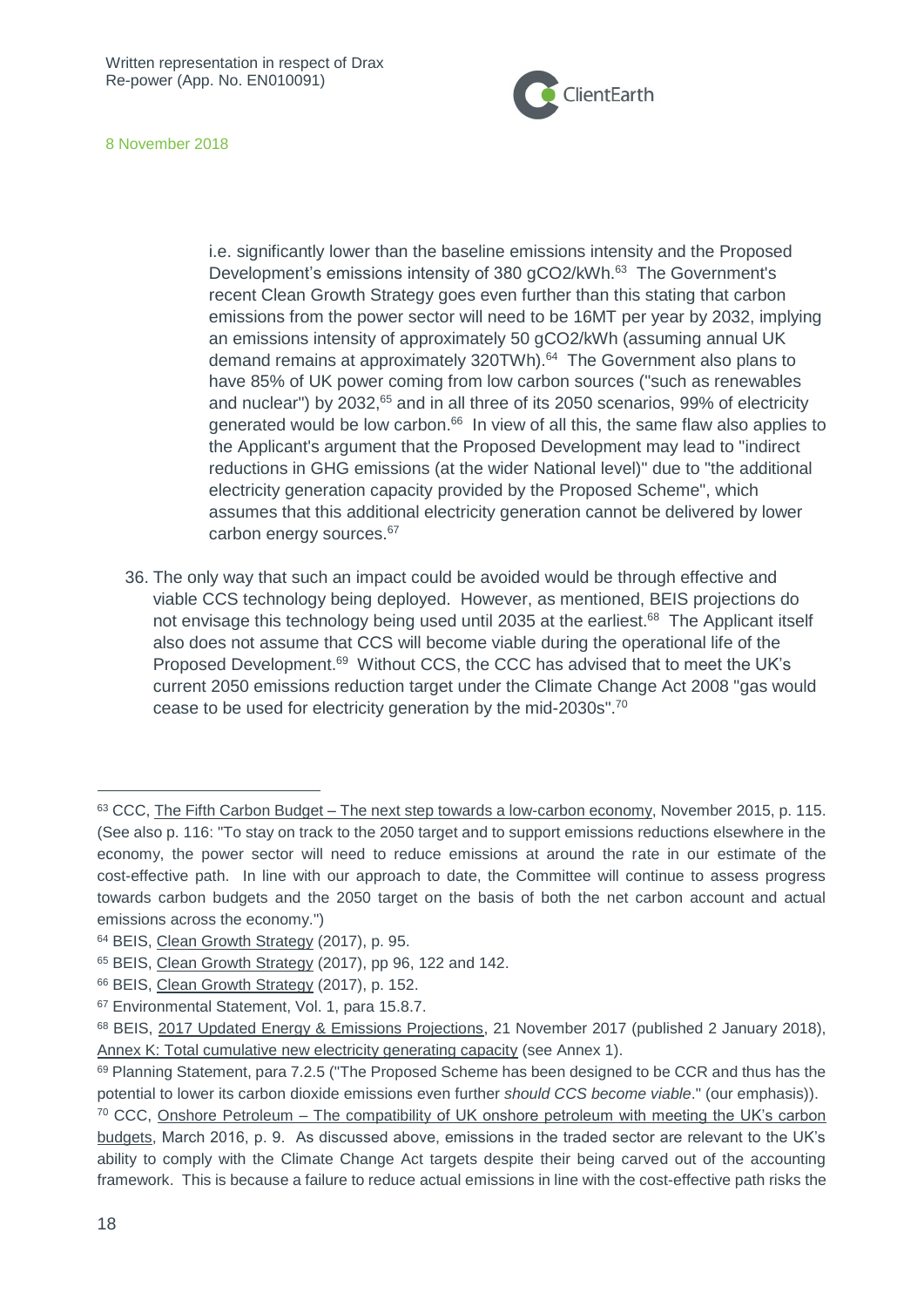

- 37. The failure to apply a reasonable baseline violates the Town and Country Planning (Environmental Impact Assessment) Regulations 2017. These require that Environmental Statements be prepared in accordance with Schedule 4 of the Regulations,<sup>71</sup> which requires the use of a baseline scenario that reflects "the *likely evolution* … of the current state of the environment … without implementation of the development as far as natural changes from the baseline scenario can be assessed *with reasonable effort* on the basis of the *availability of environmental information and scientific knowledge*".<sup>72</sup>
- 38. The Applicant's failure to conduct a cumulative assessment of the Proposed Development's climate effects (including transboundary effects) also contravenes the applicable EIA regulations as well as the NPS framework.<sup>73</sup> Contrary to the Applicant's assertion,<sup>74</sup> the fact that cumulative climate effects are (inherently) not restricted to the local level does not relieve the Applicant of these requirements.<sup>75</sup>
- 39. Finally, the increased risk of upstream methane leakage resulting from potentially increased production and transmission of gas brought about by the Proposed

UK (and plant operators) incurring unacceptably high costs when purchasing emissions credits in an increasingly scarce market. See fn 83 below.

<sup>71</sup> The Town and Country Planning (Environmental Impact Assessment) Regulations 2017, reg. 18.

<sup>72</sup> The Town and Country Planning (Environmental Impact Assessment) Regulations 2017, Sch. 4, para 3 (our emphasis). See also Scoping Opinion, para 3.3.7.

<sup>73</sup> See, e.g., EN-1, paras 4.2.5 and 4.2.6 ("When considering cumulative effects, the ES should provide information on how the effects of the applicant's proposal would combine and interact with the effects of other development (including projects for which consent has been sought or granted, as well as those already in existence). … The [SoS] should consider how the accumulation of, and interrelationship between, effects might affect the environment, economy or community as a whole, even though they may be acceptable when considered on an individual basis with mitigation measures in place.")

<sup>74</sup> Environmental Statement, Vol. 1, para 17.12.5 ("Cumulative effects are not considered under the topic of Climate as GHG emissions are not restricted to a geographical area and are considered on a national level.").

<sup>75</sup> The Town and Country Planning (Environmental Impact Assessment) Regulations 2017, Sch. 4, para 5 ("A description of the likely significant effects of the development on the environment resulting from, inter alia: … (e) the cumulation of effects with other *existing and/or approved projects* …; (f) the impact of the project on climate (for example the nature and magnitude of greenhouse gas emissions) …." (our emphasis)). See also, Planning Inspectorate, [Advice note seventeen: Cumulative effects assessment](http://infrastructure.planninginspectorate.gov.uk/wp-content/uploads/2015/12/Advice-note-17V4.pdf)  [relevant to nationally significant infrastructure projects,](http://infrastructure.planninginspectorate.gov.uk/wp-content/uploads/2015/12/Advice-note-17V4.pdf) December 2015, para 2.1 ("*The scale and nature of NSIPs will typically dictate a broad spatial and temporal zone of influence (ZOI) for an NSIP*, *resulting in an often complex CEA process*. There may be considerable variation in the approach to the identification and assessment of 'other development' as part of the CEA process." (our emphasis).) This guidance was published before an express requirement to consider a proposed development's climate impacts was introduced under the EIA regulations (coming into force on 16 May 2017).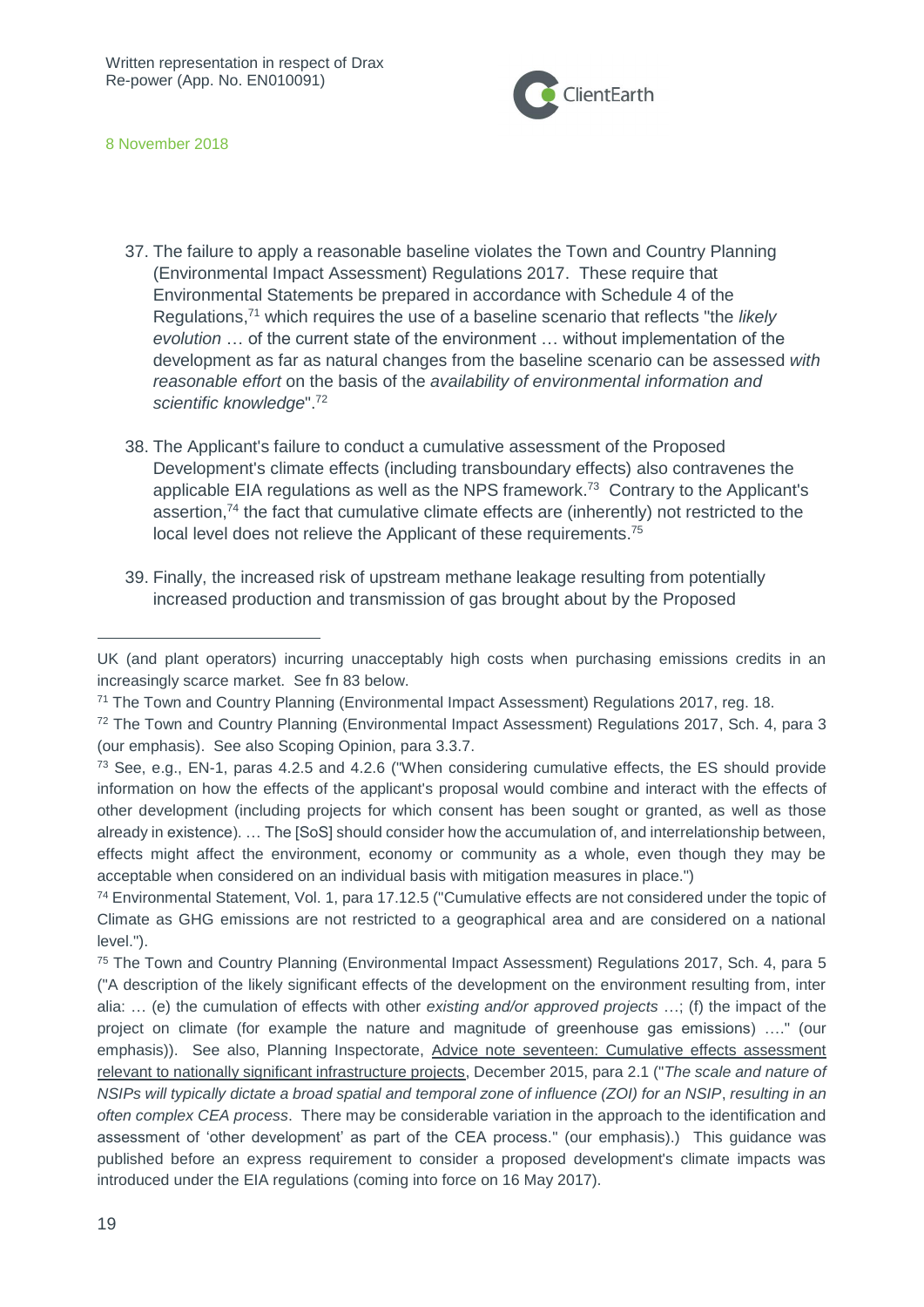

Development remains irrespective of whether CCS becomes viable; such leakage currently amounts to approximately 7% of all methane emissions in the UK.<sup>76</sup>

40. In summary, the significant emissions and high emissions intensity that would be generated by the Proposed Development are not consistent with the UK's cost-effective pathway to meeting its domestic and international emissions reduction obligations (particularly as these can be expected to become increasingly stringent over the development's operating life). Unless the Proposed Development becomes redundant or forces the early retirement of existing equivalent infrastructure, $77$  it will displace significant amounts of low-carbon energy generation and thereby significantly increase the risk of the UK being unable to meet its emissions targets.

# <span id="page-19-0"></span>**Carbon lock-in risk – why allowing this high-carbon infrastructure to be built increases the costs and barriers to meeting the UK's climate targets**

41. The risk of carbon lock-in presented by high-carbon infrastructure such as the Proposed Development is a risk that EN-1 specifically warns against in the strongest terms:

A failure to decarbonise and diversify our energy sources now could result in the UK becoming locked into a system of high carbon generation, which would make it very difficult and expensive to meet our 2050 carbon reduction target. *We cannot afford for this to happen*. 78

42. The Department for International Development (DFID) has published guidance on carbon lock-in risk. It explains how the building of a piece of high-carbon infrastructure with a long operating life can create a set of incentives (or a 'path dependency') that is both difficult and expensive to correct. In the context of carbon-intensive infrastructure, the guidance identifies two key categories of lock-in risk:<sup>79</sup>

<sup>76</sup> Oxford Institute for Energy Studies, [Methane Emissions: from blind spot to spotlight,](https://www.oxfordenergy.org/wpcms/wp-content/uploads/2017/07/Methane-Emissions-from-blind-spot-to-spotlight-NG-122.pdf) July 2018, p. 33; see also BEIS, [2016 UK greenhouse gas emissions: final figures -](https://www.gov.uk/government/uploads/system/uploads/attachment_data/file/695421/Copy_of_2016_Final_emissions_data_tables.xlsx) data tables, 29 March 2018, Table 5 (Exploration, production and transport of gas) (available at: [https://www.gov.uk/government/statistics/final](https://www.gov.uk/government/statistics/final-uk-greenhouse-gas-emissions-national-statistics-1990-2016)[uk-greenhouse-gas-emissions-national-statistics-1990-2016\)](https://www.gov.uk/government/statistics/final-uk-greenhouse-gas-emissions-national-statistics-1990-2016).

<sup>77</sup> Leading to a variety of unnecessary negative impacts, as discussed above at para 30.

<sup>&</sup>lt;sup>78</sup> EN-1, para 3.3.16 (our emphasis). See also Christiana Figueres, Transforming growth: Climate policy [today for a sustainable tomorrow,](https://www.clientearth.org/figueres-growth-can-happen-without-fossil-fuels/) Grantham Institute Annual Lecture, 11 April 2016 ("Every investment we make today has an emissions lock-in. The quality of investment today equals the quality of energy tomorrow and our quality of life forever.").

<sup>79</sup> Economic Consulting Associates (commissioned by the Department for International Development), [Carbon lock-in toolkit,](https://assets.publishing.service.gov.uk/media/57a08978ed915d622c000223/61516_Carbon_lock-in_toolkit.pdf) February 2015, pp 3-4.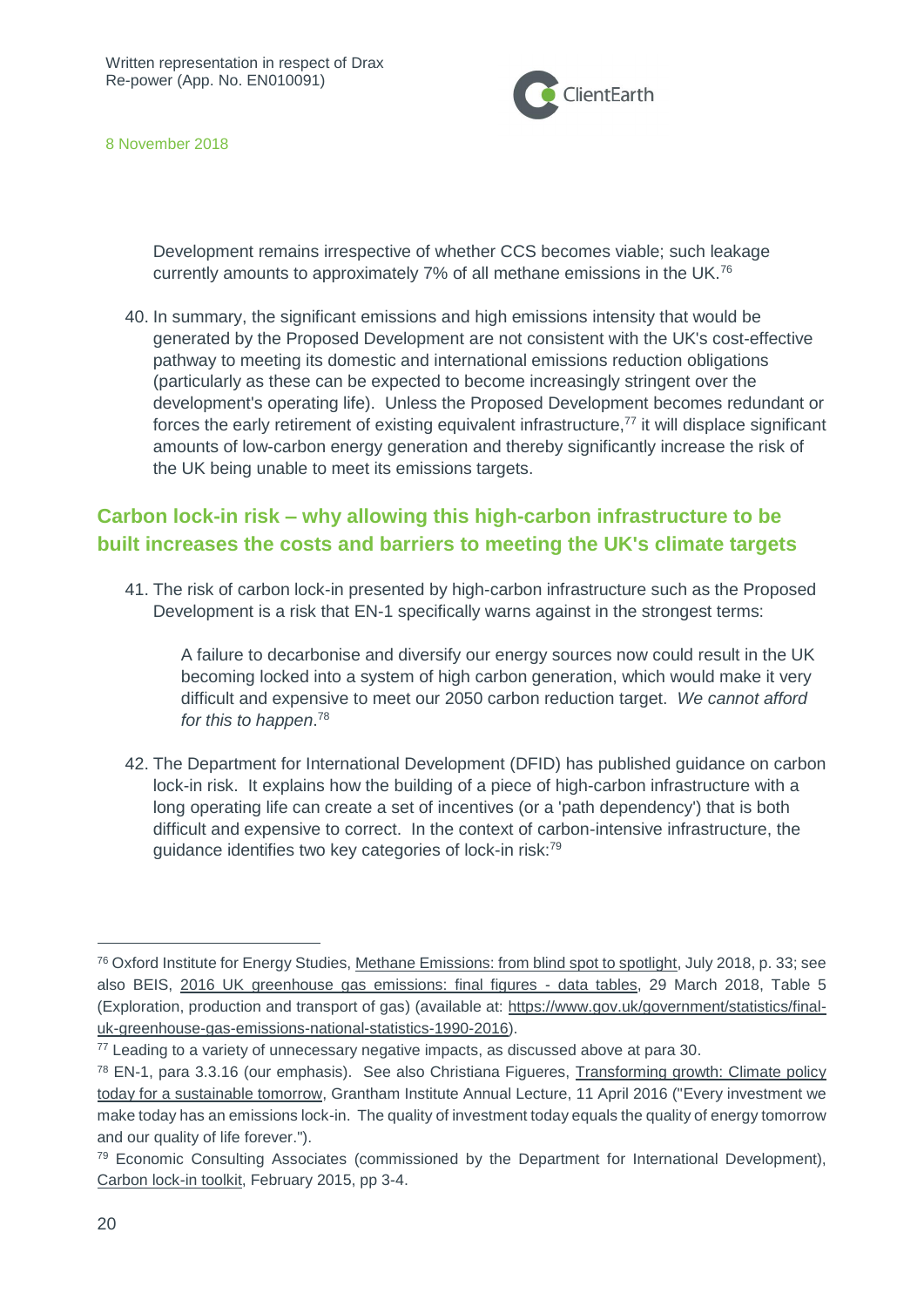

- a. "asset lock-in", which arises "when investments are made in relatively long-lived capital intensive technologies, infrastructure and processes, with little flexibility to switch to alternatives at an acceptable cost"; and
- b. "institutional lock-in", which arises "when a pathway creates strong interest groups that, once established, will be harmed in some way by a move away from a given suboptimal path. The 'harm' will not always be economic harm, but may simply be the disruption of an established and comfortable pattern of life or the creation of uncertainties."
- 43. In a separate context concerning a called-in coal mine application,<sup>80</sup> a Planning Inspector recently emphasised the importance of taking a precautionary approach to approving fossil fuel projects due to the risk of locking in future emissions (an approach that was approved by the Secretary of State for Housing, Communities and Local Government and cited as a primary reason for refusing consent to the development<sup>81</sup>):

C115. The extraction, processing and combustion of up to 3 Mt of coal would result in significant emissions of GHG, albeit probably less than would result from using the same quantity of imported coal. But in assessing this application I do not consider that the argument that imported coal would substitute for Highthorn coal if the application was refused should hold sway. *In this scenario there would be some uncertainty about what might replace the energy that would have been generated from Highthorn coal, possibly resulting in a different level of GHG emissions. Whereas if the application was approved and the permission implemented there is much more certainty about the likely GHG emissions that would result.* I find that GHG emissions from the proposed development would adversely impact upon measures to limit climate change. Most of the GHG would be emitted in the short term, resulting in an adverse effect of substantial significance, reducing to minor

<sup>80</sup> [A called-in planning application relating to a proposed coal mine in Druridge Bay,](https://www.gov.uk/government/uploads/system/uploads/attachment_data/file/692060/18-03-23_DL_IR_Highthorn_3158266.pdf) 22 March 2018 (available at: [https://www.gov.uk/government/publications/called-in-decision-land-at-highthorn-widdrington](https://www.gov.uk/government/publications/called-in-decision-land-at-highthorn-widdrington-northumberland-ne61-6ee-ref-3158266-23-march-2018)[northumberland-ne61-6ee-ref-3158266-23-march-2018\)](https://www.gov.uk/government/publications/called-in-decision-land-at-highthorn-widdrington-northumberland-ne61-6ee-ref-3158266-23-march-2018).

<sup>81</sup> [Called-in decision: land at Highthorn, Widdrington,](https://www.gov.uk/government/uploads/system/uploads/attachment_data/file/692060/18-03-23_DL_IR_Highthorn_3158266.pdf) Northumberland (ref: 3158266 - March 2018), p. 7 ("The Secretary of State has given careful consideration to the Inspector's analysis at IRC112-C115. For the reasons given he agrees that Green House Gas (GHG) emissions from the proposed development would adversely impact upon measures to limit climate change. He further agrees that most of the GHG emissions would be emitted in the short term, resulting in an adverse effect of substantial significance, reducing to minor significance in the medium term; and that Green House Gas emissions in the long term would be negligible, but that the effects of carbon in the atmosphere would have a cumulative effect in the long term (IR115). Given that cumulative effect, and the importance to which the Government affords combatting climate change, he concludes that overall the scheme would have an adverse effect on Green House Gas emissions and climate change of very substantial significance, which he gives very considerable weight in the planning balance.").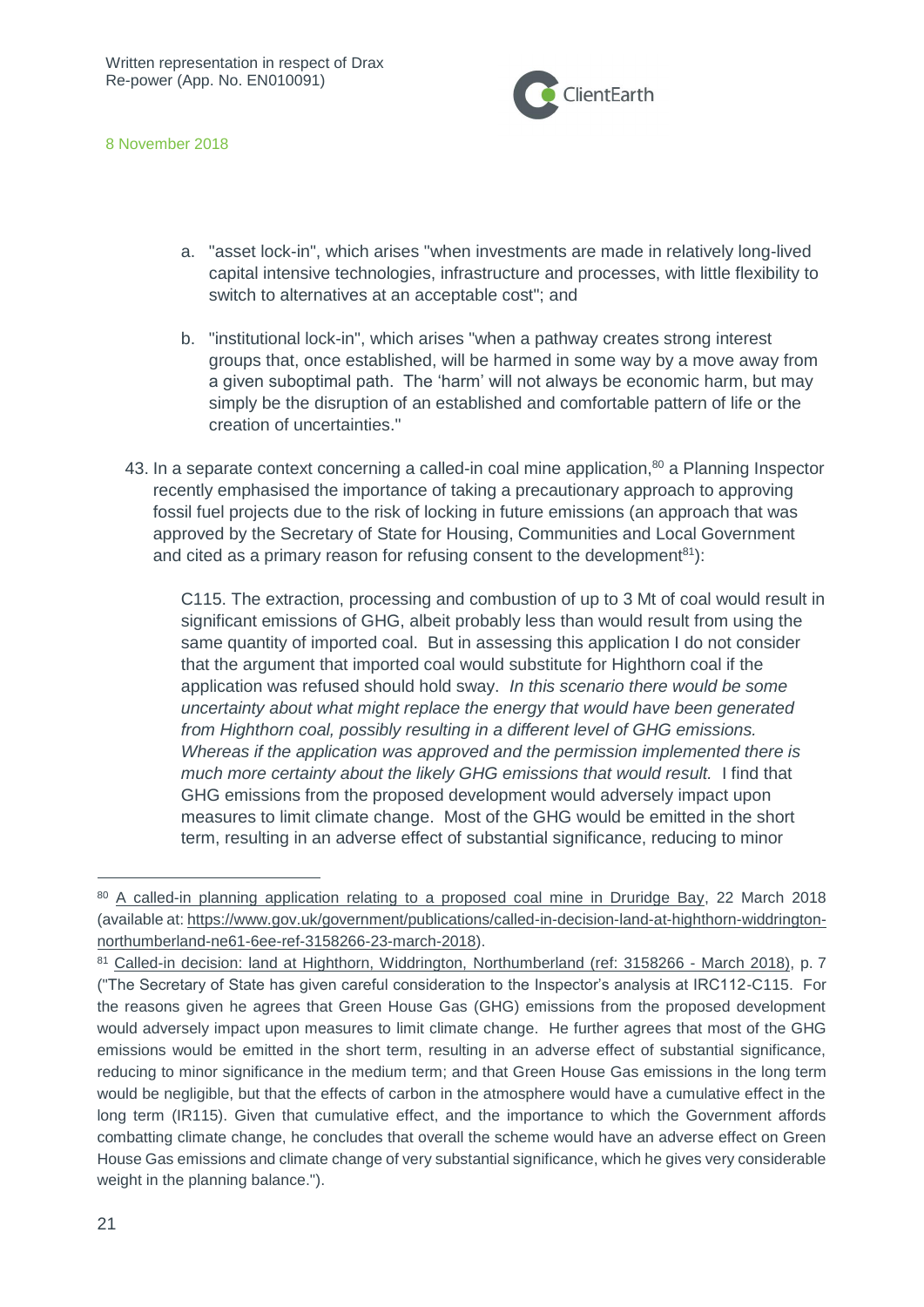

significance in the medium term. GHG emissions in the long term would be negligible, but given that the effects of carbon in the atmosphere would have a cumulative effect in the long term, I consider that overall the scheme would have an adverse effect on GHG emissions and climate change of substantial significance, which should be given considerable weight in the planning balance.<sup>82</sup>

44. Allowing the Proposed Development to be built – in a context where planned gas-fired capacity far exceeds the expected need and the power sector's cost-effective decarbonisation pathway – risks undermining the UK's ability to meet its domestic climate targets and its obligations under the Paris Agreement due to carbon lock-in. Specifically, it risks dramatically increasing the cost of meeting such obligations as (i) emissions trading credits will need to be purchased in an increasingly scarce  $intermational market<sub>3</sub><sup>83</sup>$  or (ii) assets will need to be decommissioned before investment costs are recovered and stakeholders reliant on such infrastructure will need to be given acceptable routes out of such reliance. Such costs may prove too high in terms of political acceptability leading to non-compliance. To borrow the words used by the Inspector above, if the application for development consent is approved "there is much more certainty about the likely GHG emissions that would result" than in the scenario where the application is refused.

# <span id="page-21-0"></span>**It is not possible to rely on other regulation to prevent the Proposed Development's risks and adverse impacts**

45. Refusing consent through the planning system is the only effective means of avoiding the risks and adverse impacts identified above. Once planning consent is issued, there is no regulatory mechanism that can prevent a plant being built. The recent commitment by

<sup>82</sup> [Called-in decision: land at Highthorn, Widdrington,](https://www.gov.uk/government/uploads/system/uploads/attachment_data/file/692060/18-03-23_DL_IR_Highthorn_3158266.pdf) Northumberland (ref: 3158266 - March 2018), p. 144 (our emphasis).

<sup>83</sup> Recent analysis from Carbon Tracker suggests that ETS prices are already starting to rise dramatically in anticipation of a reduction in available credits [\(https://www.carbontracker.org/reports/carbon](https://www.carbontracker.org/reports/carbon-countdown/)[countdown/\)](https://www.carbontracker.org/reports/carbon-countdown/). RWE's recently announced decision not to proceed to apply for planning permission in respect of its proposed CCGT plant due to "current market conditions and project costs" also supports the view that new-build gas generation does not make long-term economic sense [\(https://www.group.rwe/en/innovation](https://www.group.rwe/en/innovation-and-knowlegde/innovation-and-technology/project-proposals/tilbury)[and-knowlegde/innovation-and-technology/project-proposals/tilbury#\)](https://www.group.rwe/en/innovation-and-knowlegde/innovation-and-technology/project-proposals/tilbury). See See also <https://af.reuters.com/article/commoditiesNews/idAFL8N1XG5EM> (5 November 2018) ("High wholesale gas and carbon permit prices have led to weakening economics for gas-fired power stations."). Although, as explained below in relation to Keadby 2, it is not possible to rely on market mechanisms such as the Capacity Market or the ETS to prevent a plant that has received development consent from being built.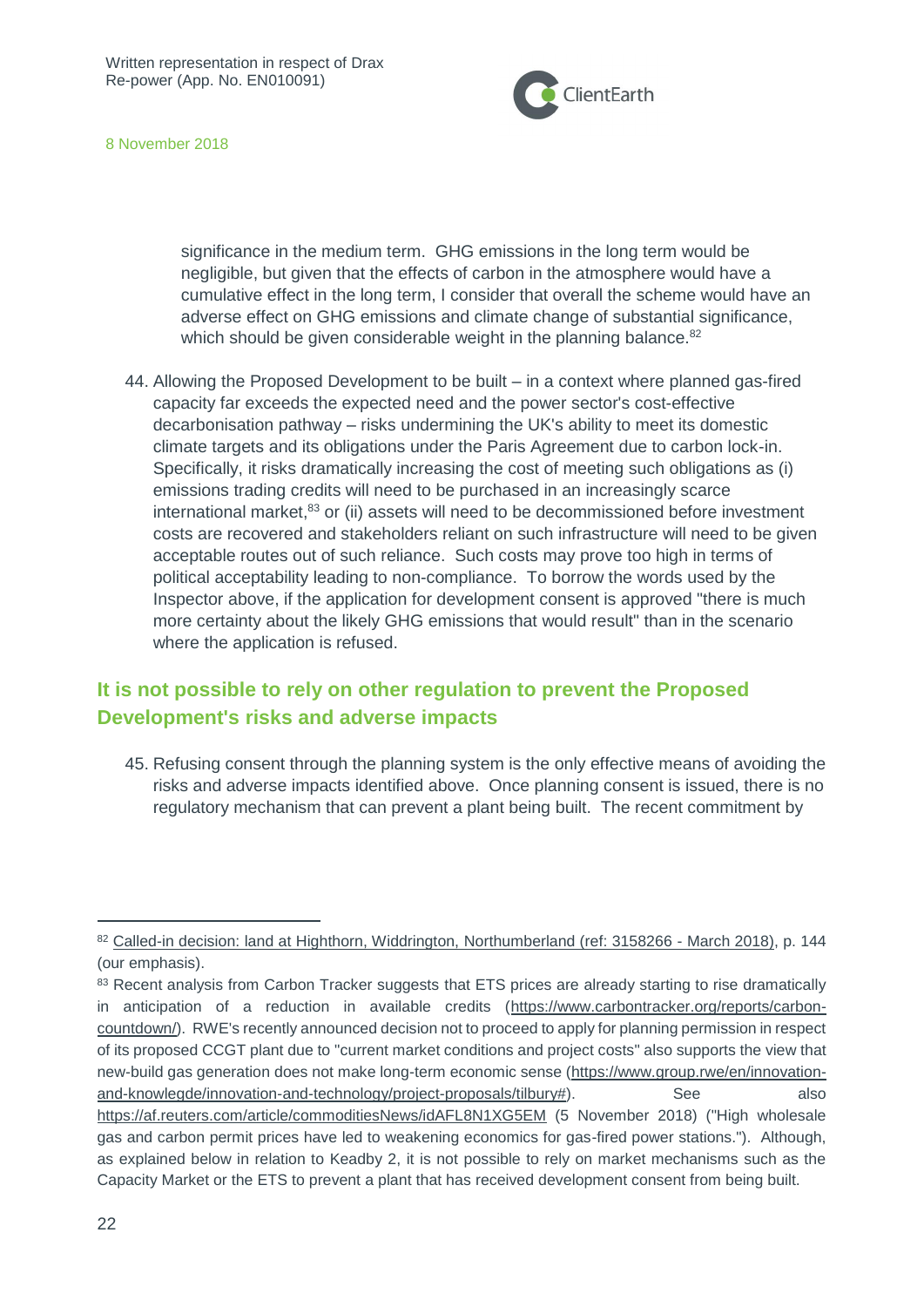

SSE to build the Keadby 2 CCGT power station irrespective of whether it secures a Capacity Market contract illustrates this.<sup>84</sup>

46. As EN-1 acknowledges, the planning system represents a key regulatory control on the use of land:

The planning system controls the development and use of land in the public interest. It plays a key role in protecting and improving the natural environment, public health and safety, and amenity, for example by attaching conditions to allow developments which would otherwise not be environmentally acceptable to proceed, and preventing harmful development which cannot be made acceptable even through conditions. … In considering an application for development consent, the IPC should focus on whether the development itself is an acceptable use of the land, and on the impacts of that use  $\ldots$ <sup>85</sup>

47. It is not possible to rely on other regulatory controls to assess the acceptability of the Proposed Development itself in light of the adverse impacts resulting from its construction and operation.

# <span id="page-22-0"></span>**The Proposed Development should not be granted development consent whether under the NPSs or under s 104(7) of the Act**

- 48. In conclusion, development consent should be refused for the Proposed Development, whether on the basis of the terms of the NPS framework or on the basis of its failure to provide a net benefit to the public.
- 49. Consent should be refused under the NPS framework as there are various significant impacts that clearly outweigh the need for the Proposed Development. As there is no need for the Proposed Development, giving substantial weight to such need in the planning balance does not affect this analysis. Moreover, the carbon lock-in risk posed by the Proposed Development is one that the NPS framework specifically seeks to counter and guard against.
- 50. If contrary to our arguments the Examining Authority were to interpret the NPS framework as supporting the granting of consent for the Proposed Development, s 104(7) of the Act requires in any event that the terms of the NPSs be disregarded and for consent to be refused. This is because, in general terms and disregarding the specific

<sup>84</sup> See, e.g., [https://www.siemens.com/press/en/pressrelease/?press=/en/pressrelease/2018/power](https://www.siemens.com/press/en/pressrelease/?press=/en/pressrelease/2018/power-gas/pr2018060209pgen.htm&content%5b%5d=PG)[gas/pr2018060209pgen.htm&content\[\]=PG](https://www.siemens.com/press/en/pressrelease/?press=/en/pressrelease/2018/power-gas/pr2018060209pgen.htm&content%5b%5d=PG) (5 June 2018) ("The decision to build Keadby 2 continues without SSE securing a capacity contract in the 2018 Capacity Auction, testament to the company's commitment to the project and trust in the technology Siemens can deliver.") <sup>85</sup> EN-1, paras 4.10.2 and 4.10.3.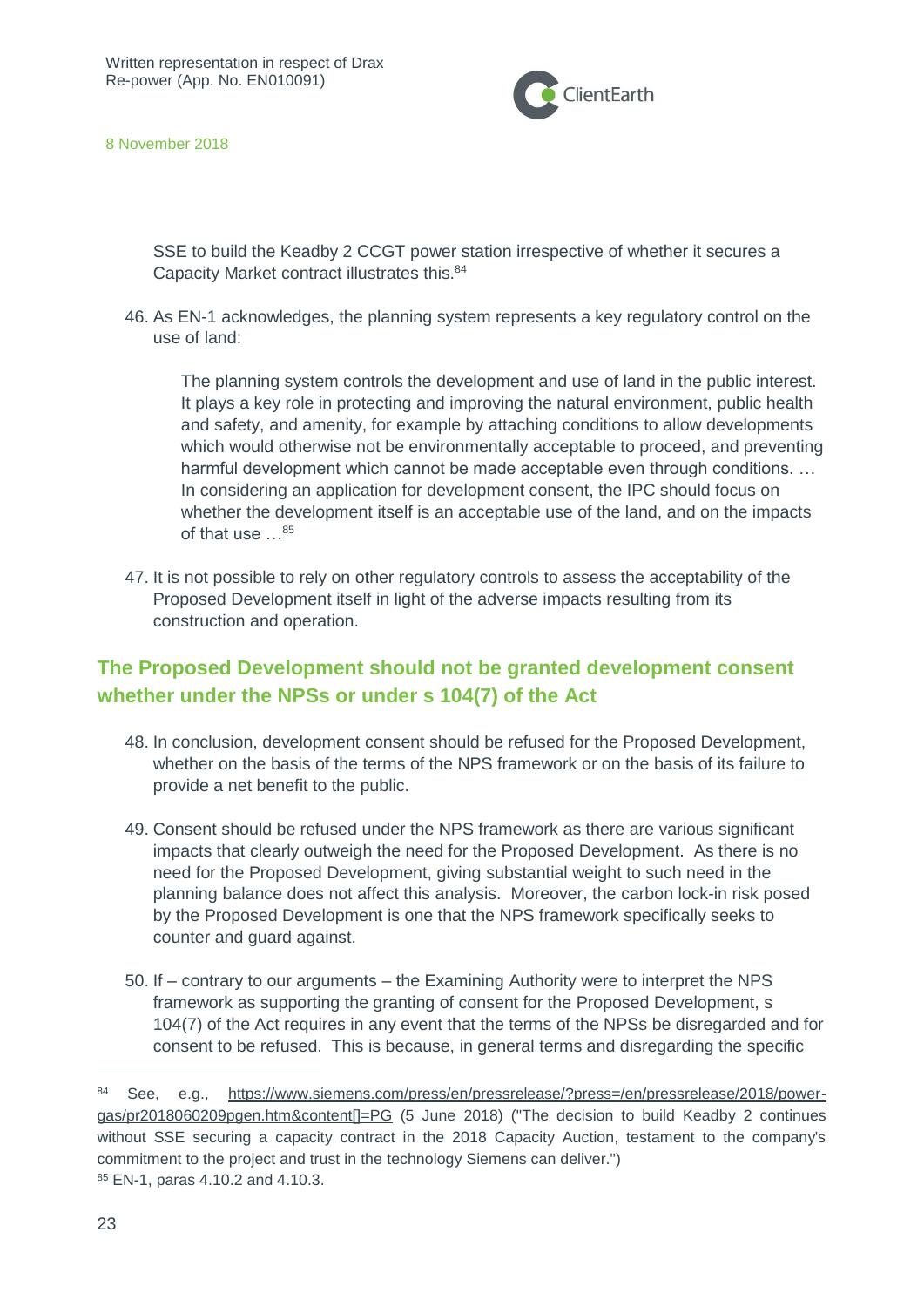

policies in the NPSs, the Proposed Development's impacts outweigh its benefits. In its Planning Statement, the Applicant concludes that "on balance, the likely benefits of the Proposed Scheme significantly outweigh any potential adverse impacts of the Proposed Scheme",<sup>86</sup> without explaining how major adverse impacts such as climate are outweighed, having acknowledged elsewhere that such impacts exist.<sup>87</sup>

#### <span id="page-23-0"></span>**Conditions to the DCO**

51. If – contrary to our arguments – the Examining Authority is minded to recommend approval of the granting of development consent, we propose that the DCO be amended to include the following condition designed to mitigate the Proposed Development's major climate impacts and redundant infrastructure risks:

that carbon capture and storage technology (with a CO2 mitigation rate of at least 90% at all times) be installed and used on Units X and Y at all times of operation.

52. In accordance with paragraph 4.1.7 of EN-1, such a condition would be "necessary, relevant to planning, relevant to the development to be consented" given the Proposed Development's major adverse climate effects, as well as being "enforceable, precise, and reasonable in all other respects".

<sup>86</sup> Planning Statement, para 7.4.5.

<sup>87</sup> See, e.g., Environmental Statement, Vol. 1, p. 18-23 and paras 15.6.13 and 15.6.15; Environmental Statement – Non-Technical Summary, para 18.1.3.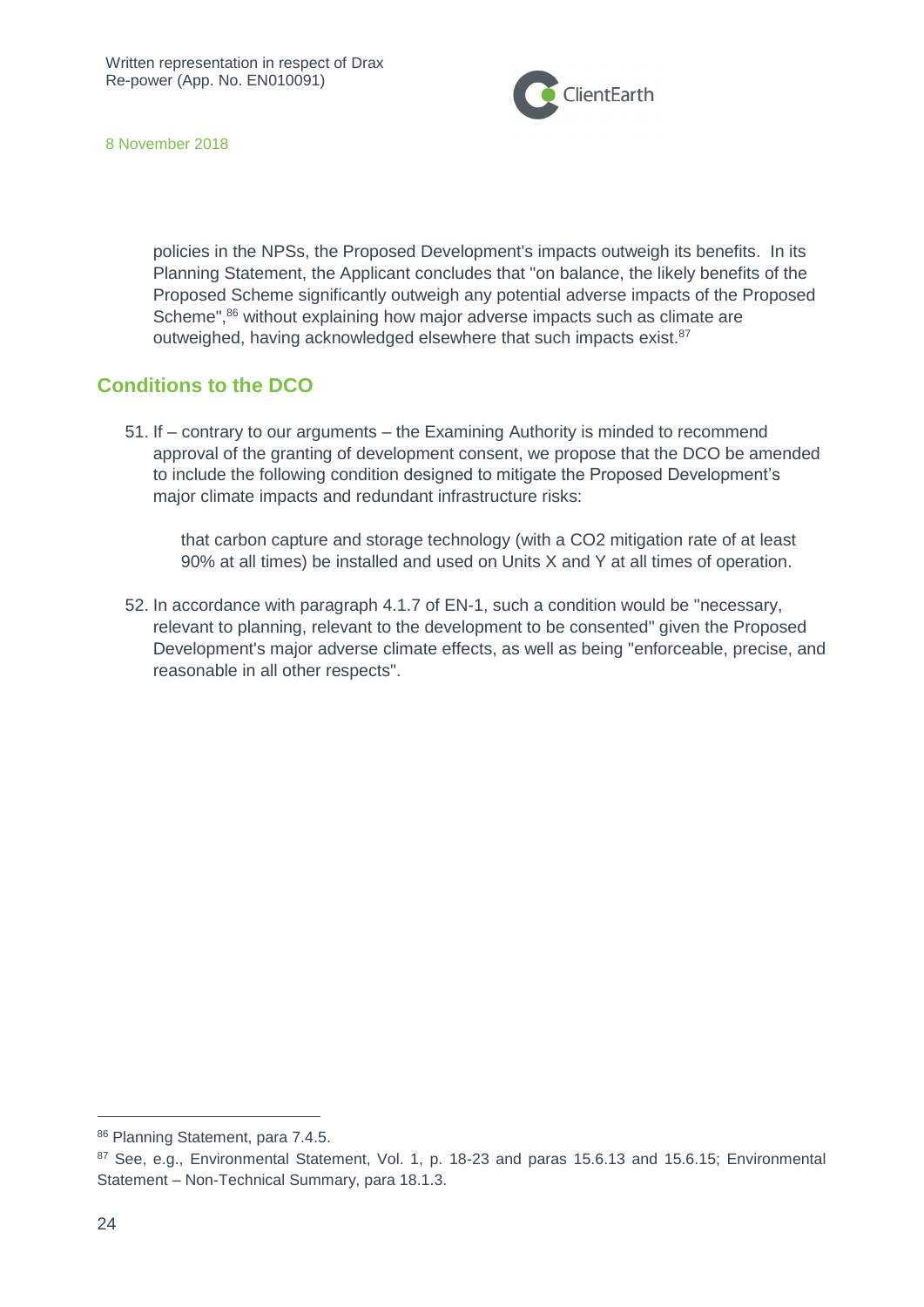

## <span id="page-24-0"></span>**Annex 1 – BEIS Energy & Emissions Projections (November 2017)**

#### **Reference Scenario**

#### **BEIS 2017 Updated Energy & Emissions Projections** v1.0 21-Nov-2017

**Reference Scenario** 

| Scenario Assumptions:     |           |
|---------------------------|-----------|
| <b>Fossil Fuel Prices</b> | Reference |
| <b>Economic Growth</b>    | Reference |
| <b>Policies</b>           | Reference |
|                           |           |

#### Cumulative new build for all power producers<sup>1.3</sup> GW

|                                   |   |   |    |    |    |    |                  |    |    |    | 2017 2018 2019 2020 2021 2022 2023 2024 2025 2026 2027 2028 2029 2030 2031 2032 2033 2034 2035 |    |    |    |    |    |    |    |     |
|-----------------------------------|---|---|----|----|----|----|------------------|----|----|----|------------------------------------------------------------------------------------------------|----|----|----|----|----|----|----|-----|
| Coal                              | 0 |   |    |    |    |    |                  |    |    |    |                                                                                                |    |    |    |    |    |    |    |     |
| Coal and natural gas CCS          | 0 |   |    |    |    |    |                  |    |    |    |                                                                                                |    |    |    |    |    |    |    |     |
| Oil                               | 0 |   |    |    |    |    |                  |    |    |    |                                                                                                |    |    |    |    |    |    |    |     |
| Natural gas                       | 0 |   |    |    | д  |    |                  |    | h  | ь  | 5                                                                                              | 5  | ь  | ь  | 6  | 6  | ь  | 6  | 6   |
| Nuclear                           | 0 |   |    | n  | ٥  | 0  |                  |    |    |    |                                                                                                | д. |    |    | 8  | 10 | 10 | 12 | 13  |
| <b>Other Thermal</b>              |   |   |    |    |    |    |                  |    |    |    |                                                                                                |    |    |    |    |    |    | 0  |     |
| Renewables                        |   |   |    | 10 | 12 | 15 | 16               | 19 |    | 22 | 25                                                                                             | 28 | 30 | 31 | 33 | 37 | 40 | 42 | 45  |
| Interconnectors                   | 0 |   |    |    |    | ь  | 10 <sup>10</sup> | 14 | 14 | 14 | 14                                                                                             | 14 | 14 | 14 | 14 | 14 | 14 | 14 | 15  |
| Storage                           | 0 |   |    |    |    |    |                  |    |    |    |                                                                                                |    |    |    | ь  |    |    | 8  | 8   |
| <b>Total cumulative new build</b> | 4 | 8 | 12 | 14 | 20 | 26 | 32               | 38 | 43 | 48 | 51                                                                                             | 56 | 61 | 63 | 68 | 74 | 79 | 84 | -91 |

**Notes** 

1 This covers all new capacity including autogeneration. The latter is defined as in section 1.33 and 1.34 of the Digest of UK Energy Statistics. See: https://www.gov.uk/government/collections/digest-of-uk-energy-statistics-dukes

2 These are net capacities after allowing for plant own use (but before allowing for derating, e.g. of wind plants).

Any enquiries regarding this publication should be sent to us at emissionsprojections@beis.gov.uk.

#### **High Fossil Fuel Price Scenario**

#### **BEIS 2017 Updated Energy & Emissions Projections** v1.0 21-Nov-2017

**High Fossil Fuel Price Scenario** 

| Scenario Assumptions:     |             |
|---------------------------|-------------|
| <b>Fossil Fuel Prices</b> | <b>High</b> |
| Economic Growth           | Reference   |
| Policies                  | Reference   |

#### Cumulative new build for all power producers<sup>1,2</sup>  $\sim$

| ww                         |      |   |    |    |    |    |          |    |    |    |    |     |    |    |    |    |    |    |                                                                                           |
|----------------------------|------|---|----|----|----|----|----------|----|----|----|----|-----|----|----|----|----|----|----|-------------------------------------------------------------------------------------------|
|                            | 2017 |   |    |    |    |    |          |    |    |    |    |     |    |    |    |    |    |    | 2018 2019 2020 2021 2022 2023 2024 2025 2026 2027 2028 2029 2030 2031 2032 2033 2034 2035 |
| Coal                       |      |   |    |    |    |    |          |    |    |    |    |     |    |    |    |    |    |    |                                                                                           |
| Coal and natural gas CCS   | 0    |   |    |    |    |    | 0        |    |    |    |    |     |    | 0  |    |    |    |    |                                                                                           |
| <b>Oil</b>                 | 0    |   |    |    |    |    |          |    |    |    |    |     |    |    |    |    |    |    |                                                                                           |
| Natural gas                | 0    |   |    |    |    |    |          |    | 5  | 9  | 9  | 9   | 9  | 9  | 9  | 10 | 10 | 10 | 10                                                                                        |
| Nuclear                    |      |   |    |    |    |    |          |    |    |    |    |     |    |    |    | 10 | 10 | 12 | 13                                                                                        |
| <b>Other Thermal</b>       | 0    |   |    |    |    |    | $\Omega$ |    |    |    |    |     |    |    |    |    |    |    |                                                                                           |
| Renewables                 |      |   | 8  | 10 | 12 | 15 | 16       | 19 | 21 | 23 | 25 | 28  | 30 | 31 | 34 | 37 | 40 | 42 | 46                                                                                        |
| Interconnectors            | 0    |   |    |    |    |    | 10       | 14 | 14 | 14 | 14 | 14  | 14 | 14 | 14 | 14 | 14 | 14 | 15                                                                                        |
| Storage                    | 0    |   |    |    |    |    |          |    |    |    |    |     |    | h  |    |    |    |    | 8                                                                                         |
| Total cumulative new build | 4    | 8 | 17 | 14 | 20 | 26 | 32       | 38 | 43 | 53 | 56 | -61 | 66 | 69 | 74 | 80 | 84 | 89 | 96                                                                                        |

**Notes** 

1 This covers all new capacity including autogeneration. The latter is defined as in section 1.33 and 1.34 of the Digest of UK Energy Statistics. See: https://www.gov.uk/government/collections/digest-of-uk-energy-statistics-dukes<br>2 These are net capacities after allowing for plant own use (but before allowing for derating, e.g. of wind plants).

Any enquiries regarding this publication should be sent to us at emissionsprojections@beis.gov.uk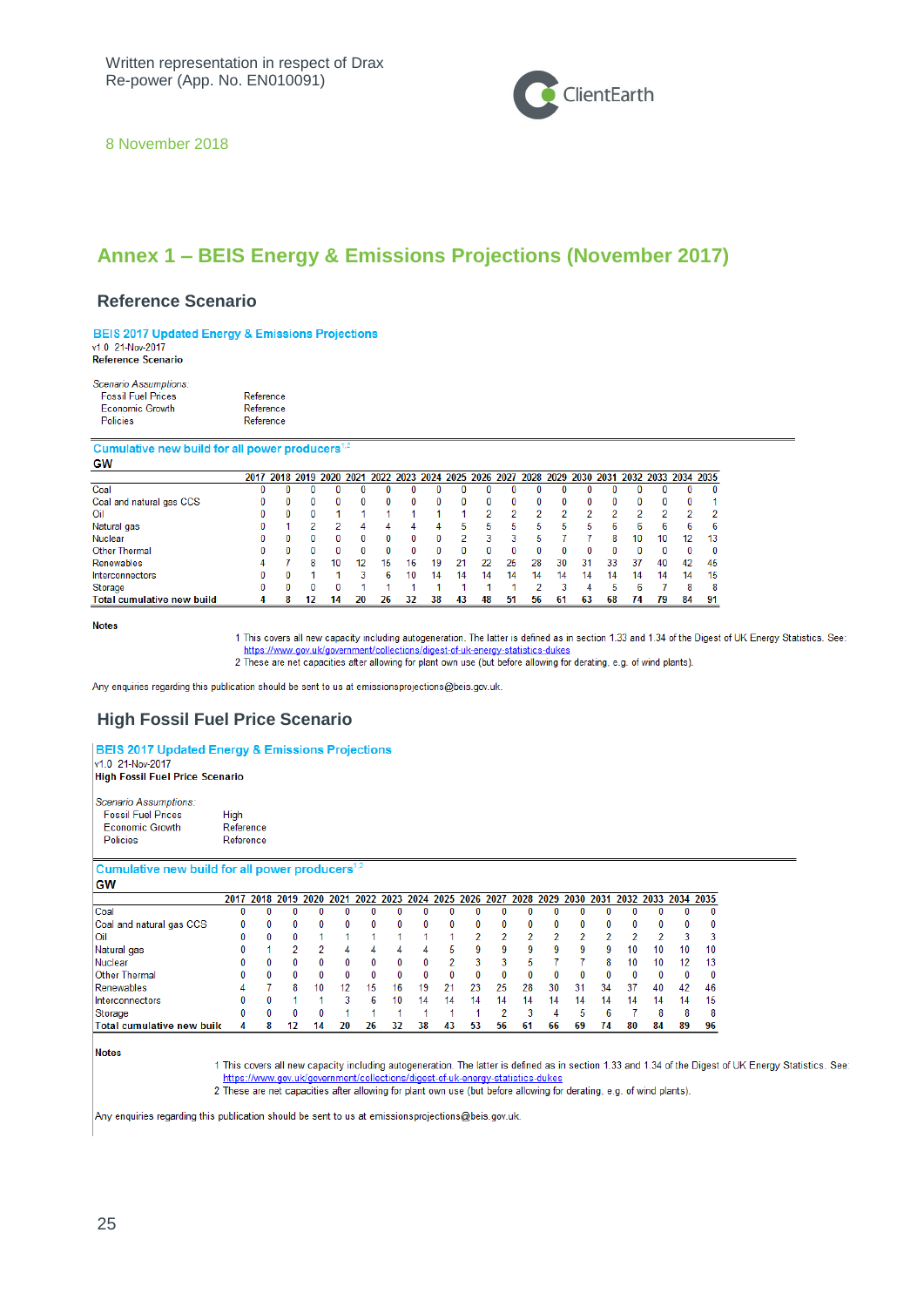

# <span id="page-25-0"></span>**Annex 2 – Aurora UK CCGT Projections (Spring 2018)**



Source: Aurora Energy Research